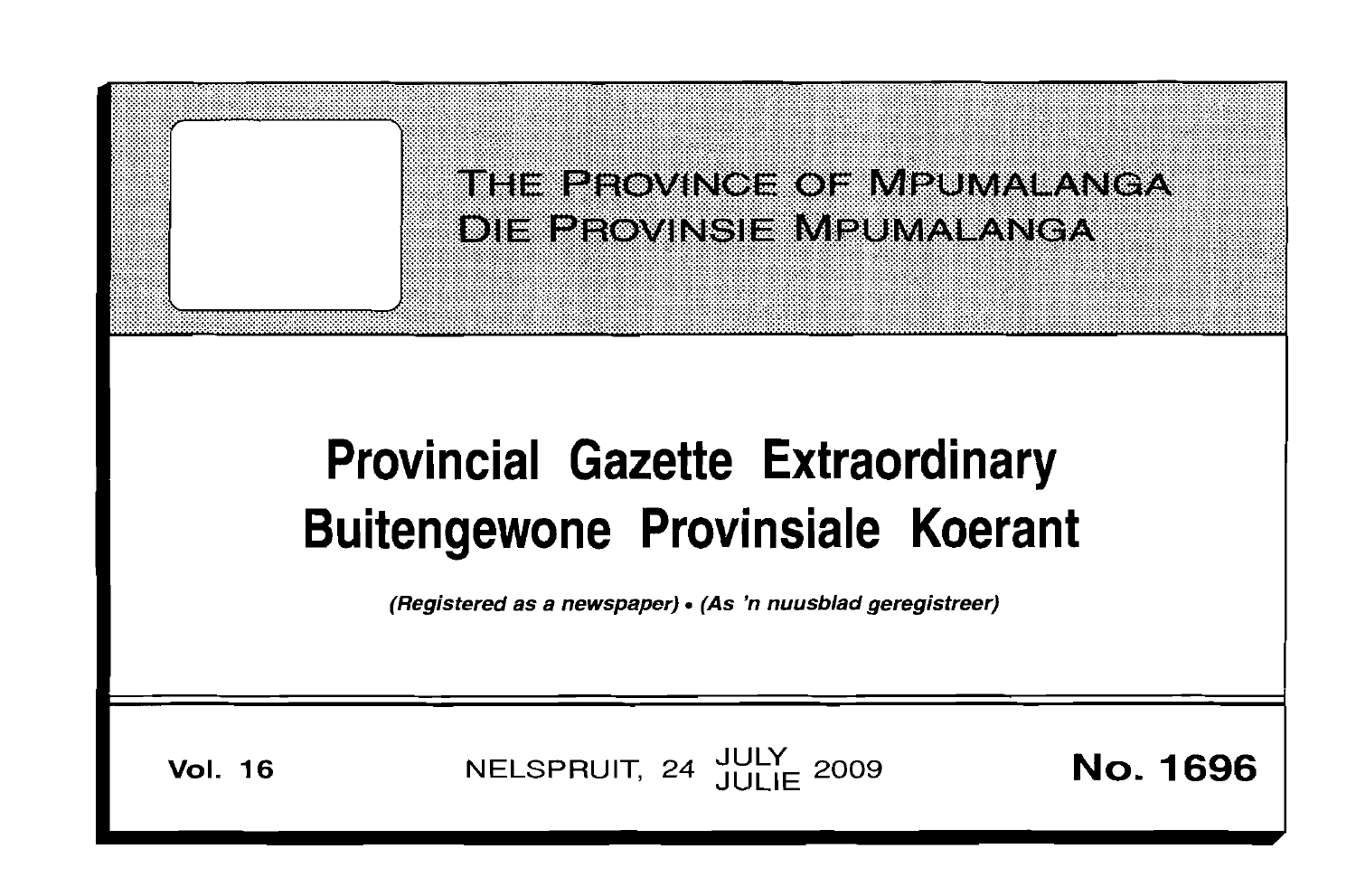No.

# **CONTENTS**

Page Gazette<br>No. No. No. No.

#### **LOCAL AUTHORITY NOTICE**

173 Constitution of the Republic of South Africa (108/1996): Steve Tshwete Local Municipality: Customer Care and Revenue Management By-laws : .. 3 1696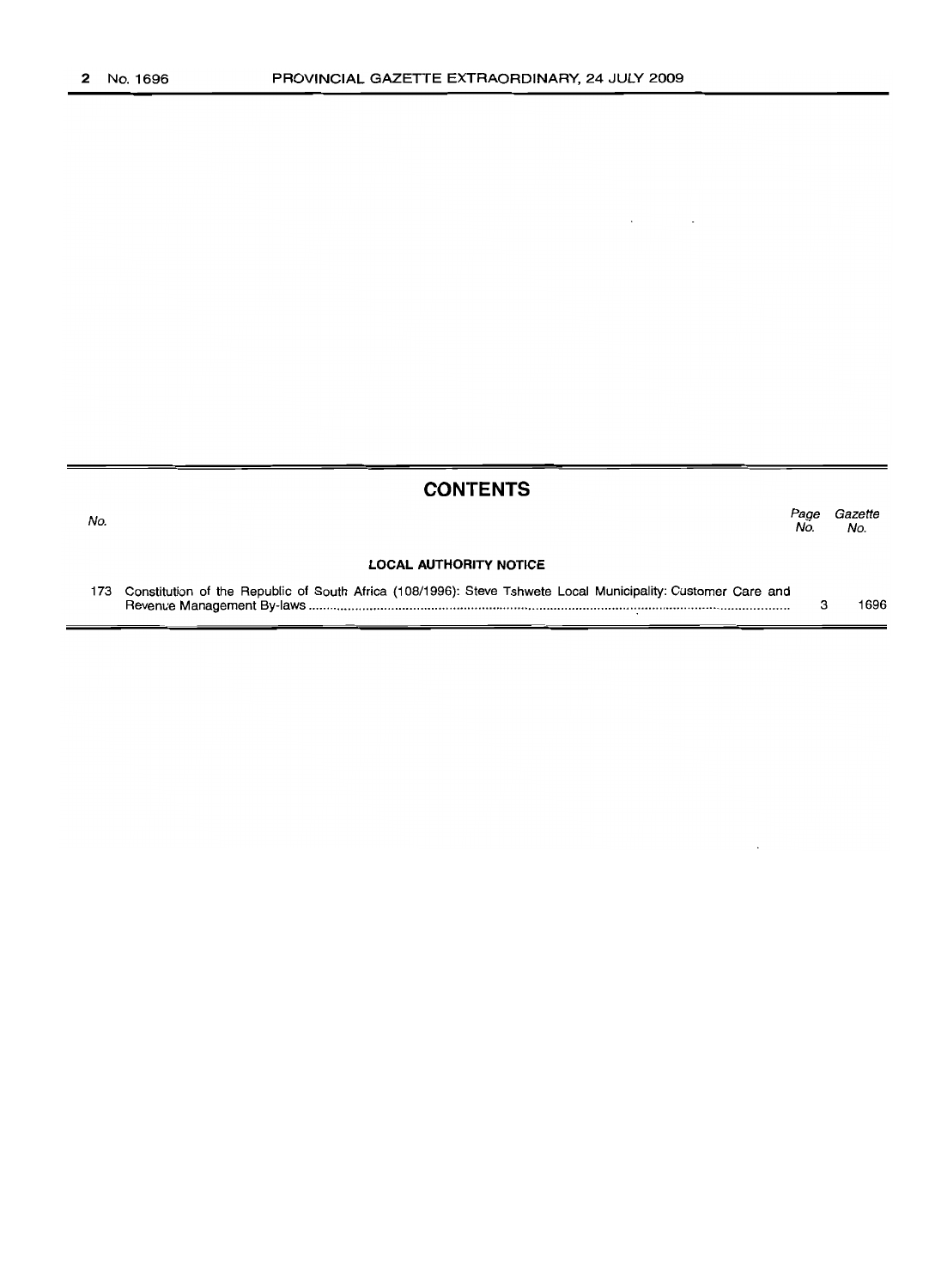# **LOCAL AUTHORITY NOTICE**

**LOCAL AUTHORITY NOTICE** 173

# **STEVE TSHWETE LOCAL MUNICIPALITY**



# **CUSTOMER CARE AND REVENUE MANAGEMENT BY-LAWS**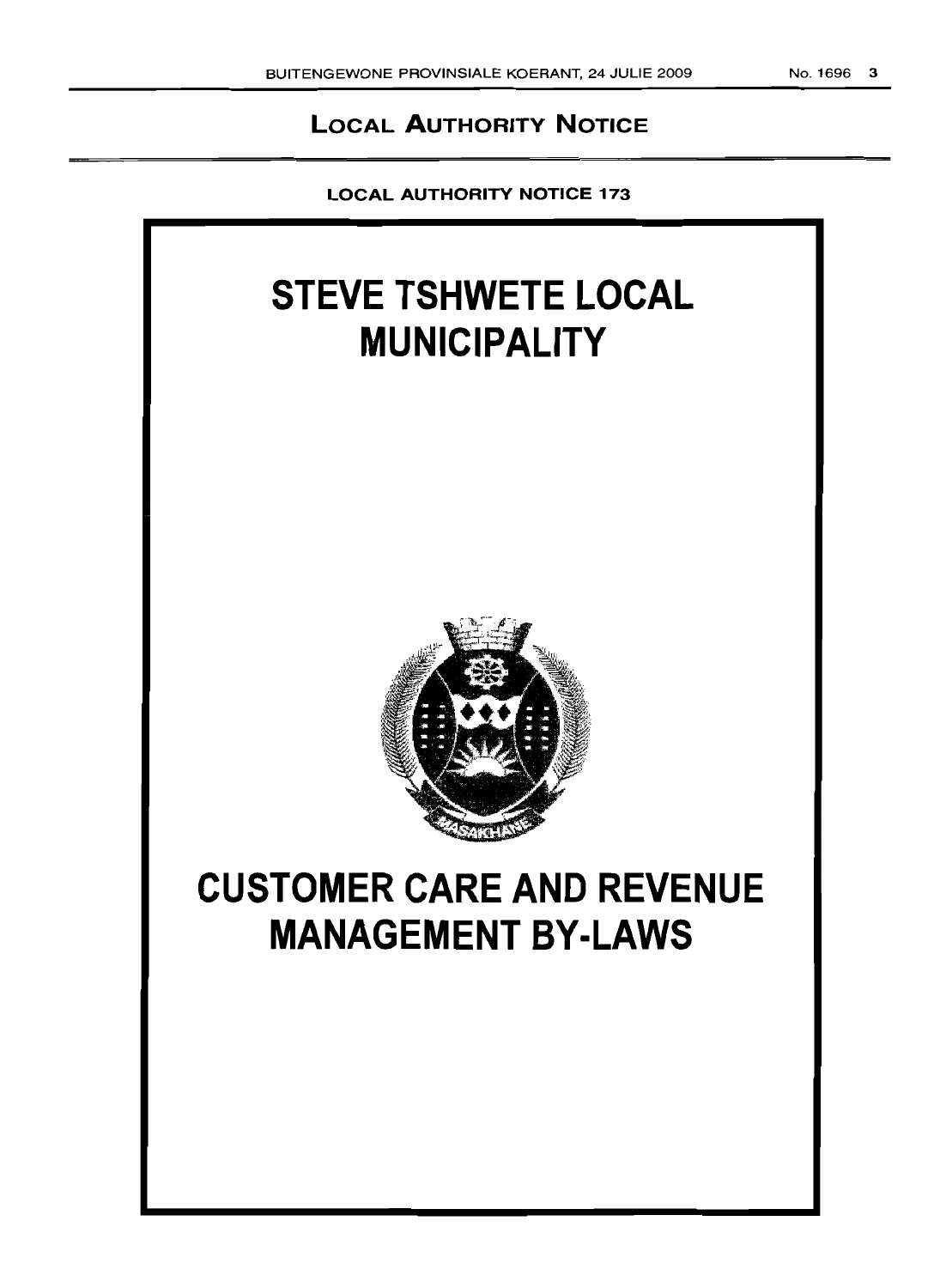# **STEVE TSHWETE LOCAL MUNICIPALITY**

## **CUSTOMER CARE AND REVENUE MANAGEMENT BY-LAWS**

Under Chapter 7, Section 156 of the Constitution of the Republic of South Africa, 1996 (Act 108 of 1996), Section 6 of the Property Rates Act, 2004 (Act 6 of 2004), and Section 75 of the Local Government: Municipal Systems Act, 2000 (Act 32 of 2000), the Steve Tshwete Local Municipality, enact as follows:-

#### **TABLE OF CONTENTS**

1. Definitions

#### **CHAPTER 1:CUSTOMER CARE PRINCIPLES, OBJECTIVES AND IMPLEMENTATION, AND DIFFERENTIATION**

- 2. Customer care principles, and objectives
- 3. Municipal Manager responsible officer
- 4. Differentiation between customer and exemption

#### **CHAPTER 2: SUPPLY ON MUNICIPAL SERVICES**

#### **Part 1: Application forsupply and service agreements, credit screening, deposits billing and payment, and termination ofservice agreements**

- 5. Application for supply of municipal services and service agreements
- 6. Deposits
- 7. Billing and payment.
- 8. Termination of services agreement

#### **Part 2: Non-payment of municipal accounts**

- 9. Arrangements for payments
- 10. Interested on overdue municipal accounts
- 11. Debt collection mechanism

#### **Part 3: Metering equipment and metering of services**

- 12. General provisions
- 13. Metering equipment and measuring of consumption
- 14. Resale of water or electricity

#### **Part 4: Indigence relief measures**

- 15. Requirements of indigence relief
- 16. Credit given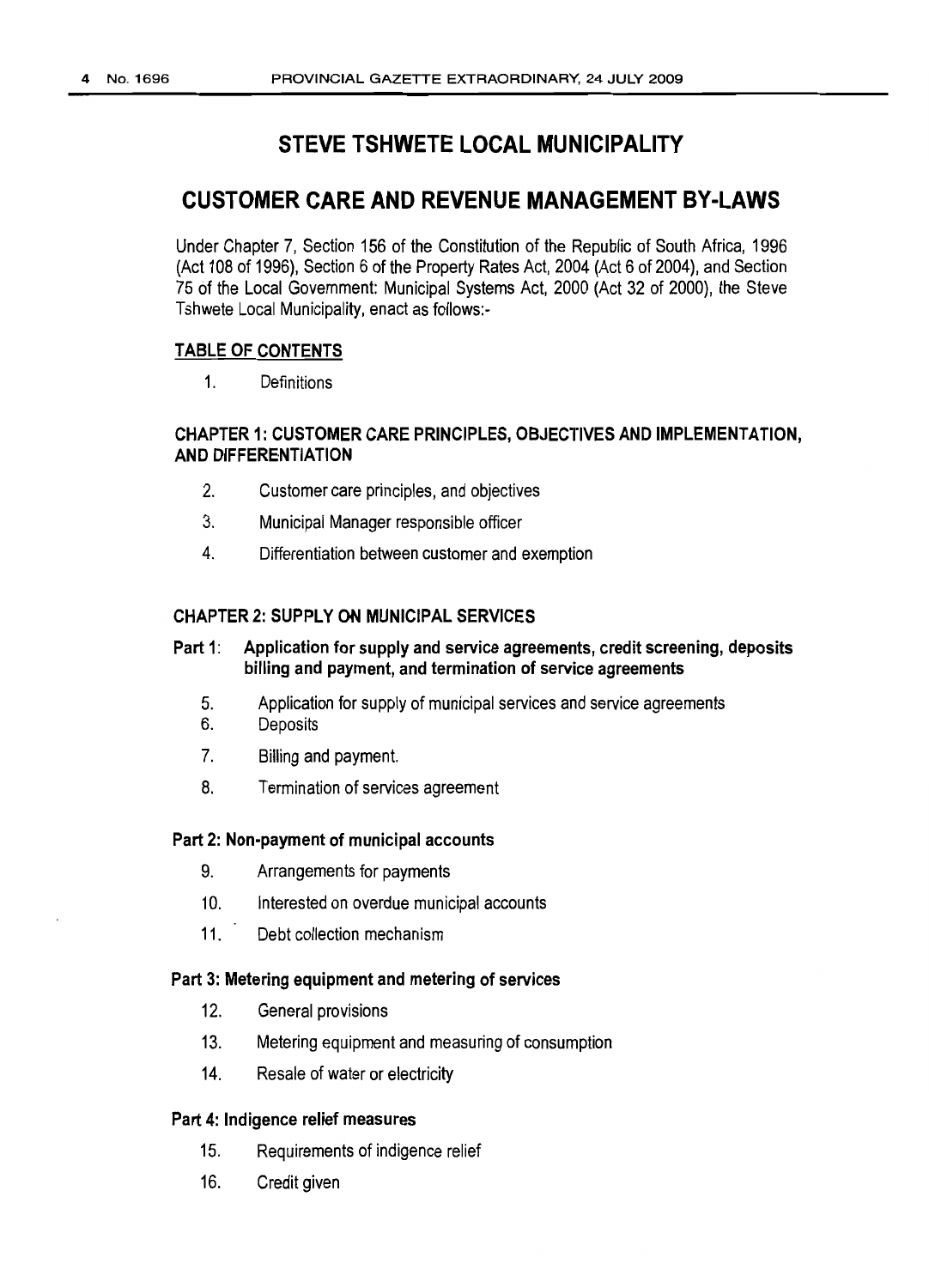## CHAPTER 3: TARIFFS

#### Part 1: General principles, calculation of tariffs for major services

- 17. General principles
- 18. Calculation of tariffs formajor services

### Part 2: Structure of tariffs for major services, minor tariffs

- 19. Structure of tariffs
- 20. Electricity
- 21. Water removal
- 22. Refuse removal
- 23. Sewerage
- 24. Minor tariffs

### CHAPTER 4: RATES

- 25. Imposition of rates
- 26. Rebates on rates
- 27. Adjustment of rates
- 28. Frequency of valuations

#### CHAPTER 5: ENFORCEMENT

- 29. Council's powers to restrict or disconnect supply of services
- 30. Tampering unauthorised connections and reconnections, and improper use
- 31. Clearance certificate
- 32. Tenders and grants-in-aid
- 33. Power of Council to recover costs
- 34. Prima facie evidence
- 35. Abandonment of bad debts, and full and final settlement of account
- 36. Power ofentry and inspection
- 37. Authentication and service of orders, notices and other documents

## CHAPTER 6: MISCELLANEOUS PROVISIONS

- 38. Rights ofappeal
- 39. Offences and penalties
- 40. Saving provisions and repeal
- 41. Short title and commencement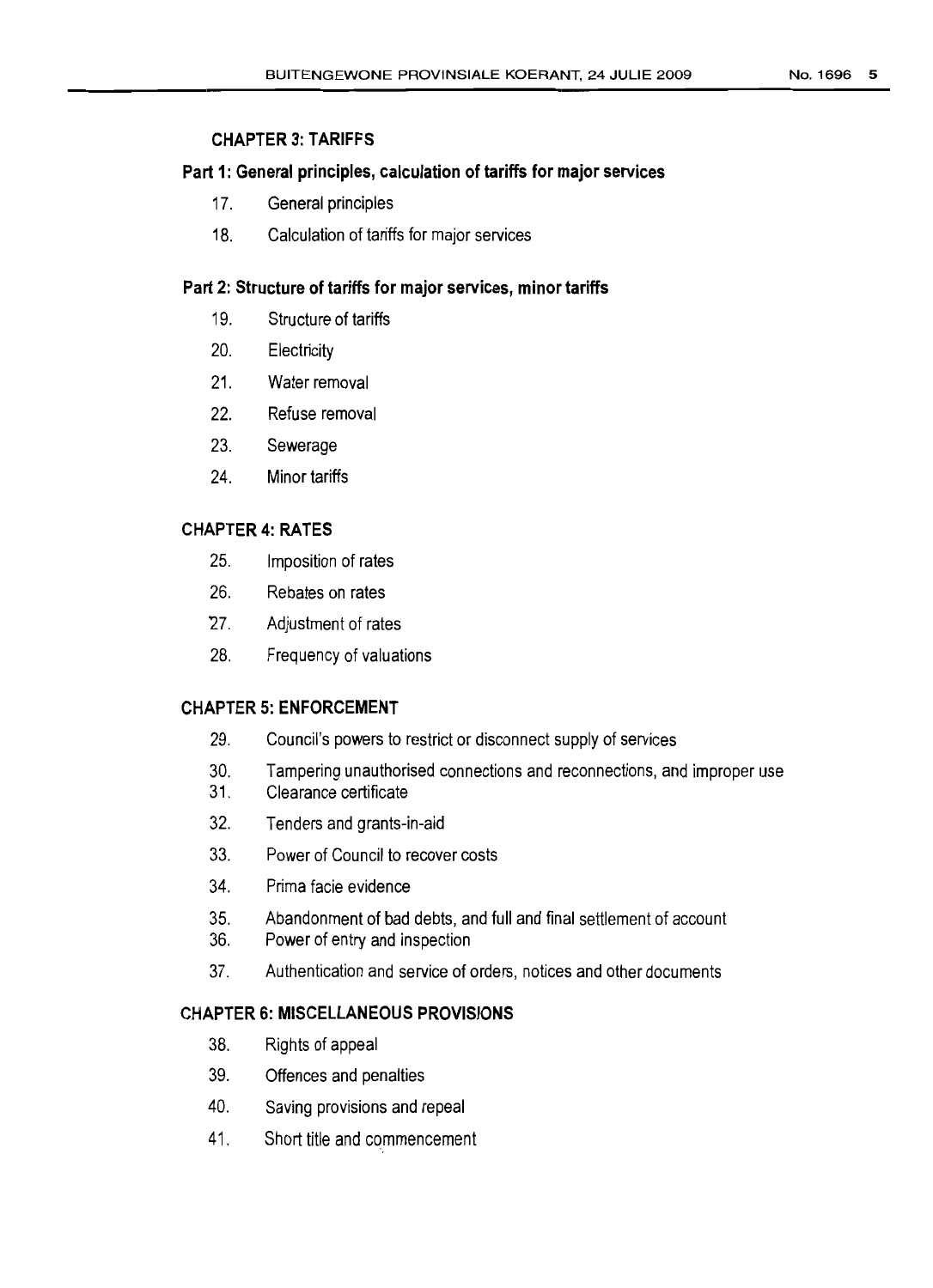#### 1. DEFINITIONS

For the purposes of these by-laws, unless the context otherwise indicates –

"account holder" means any person who receive a municipal account, which includes a user of pre-paid electricity or water;

"annual budget" means the budget approved by the municipal council for any particular financial year, and includes any adjustments to such budget;

"applicant "means a person who applies for the supply of municipal services;

"billing" means invoicing on a municipal account to an account holder of an amount or amounts payable for rates, metered services, other municipal charges, levies, fees, fines, taxes or any other amount or amounts payable arising from any other liability or obligation;

"consumer" means the occupier of any premises to which Council has agreed to supply or is actually supplying municipal services, or if there is no occupier, then any person who has entered into a service agreement with Council for the supply of municipal services to such premises, or, if there be no such person, then the owner of the premises, and "domestic consumer" or "domestic user" of municipal services means the person or household to which municipal services are rendered in respect of residential property;

"consumer price index" means the consumer price index (CPIX) as determined and gazetted from time to time by the South Bureau of Statistics; levies, fees, interest, taxes or any other amounts payable arising from any other liability or obligation;

"municipal manager" means the person appointed in terms of Section 82 of the Local Government: Municipal Structures Act, 1998 (Act 117 of 1998);

"municipal property" means a property owned by a municipality;

"municipal purposes" in relation to a property, means the use of a property for municipal purposes;

"municipal services" means those services for which payment is required by Council;

"municipal tariff" means a tariff for services which the municipality sets for the provision of a service to the local community, such as a tariff set for major services or a minor tariff, and includes a surcharge on such service;

"occupier" means any person who occupies any premises or part thereof without regard to the title under which the person occupies, and includes-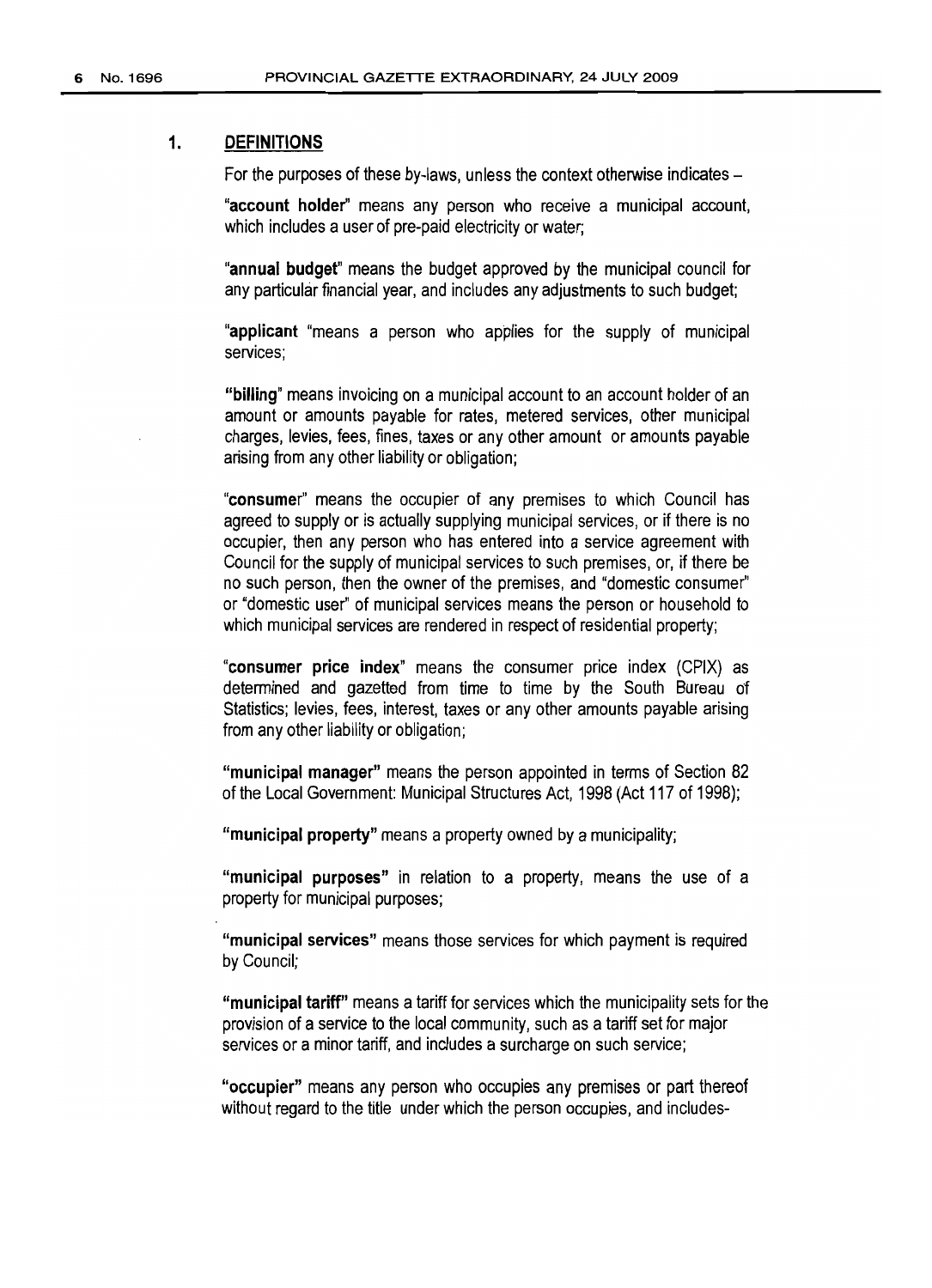- a) any person in actual occupation of those premises;
- b) any person legally entitled to occupy those premises;
- c) in the case of those premises being subdivided and let to lodgers or various tenants, the person receiving the rent payable by such lodgers or tenants whether on the person's own account or as agent for any person entitled thereto or interested therein;
- d) any person having the charge or management of those premises, and includes the agent of any such person when the person is absent from the Republic of South Africa or his or her whereabouts are unknown; and
- e) the owner of those premises;

"officer" means an employee of Council or any other person who is specifically authorised thereto by Council to perform any act, function or duty in terms of, or exercise any power under these by-laws;

**"organ of state"** means an organ of state as defined in Section 239 of the Constitution;

**"owner"** means-

- a) a person in whom the legal title to a premises is vested;
- b) in a case where the person in whom the leqal title is vested is insolvent or dead, or is under any form of legal disability whatsoever, the person in whom the administration of and control of such premises is vested as curator, trustee, executor, administrator, judicial manager, liquidator or other legal representative;
- c) in the case where Council is unable to determine the identity of the person in whom the legal title is vested, the person who is entitled to the benefit of such premises or a building thereon;
- d) in the case of premises forwhich a lease of 30 years or more has been entered into, the lessee thereof;
- e) in relation to
	- i) a piece of land delineated on a sectional plan registered in terms of the Sectional Titles Act, 1986 (Act 95 of 1986), and without restricting the above, the developer or the body corporate in respect of the common property; or
	- ii) a section as defined in such Act, the person in whose name such section is registered under sectional title deed and includes the lawfully appointed agent of such a person;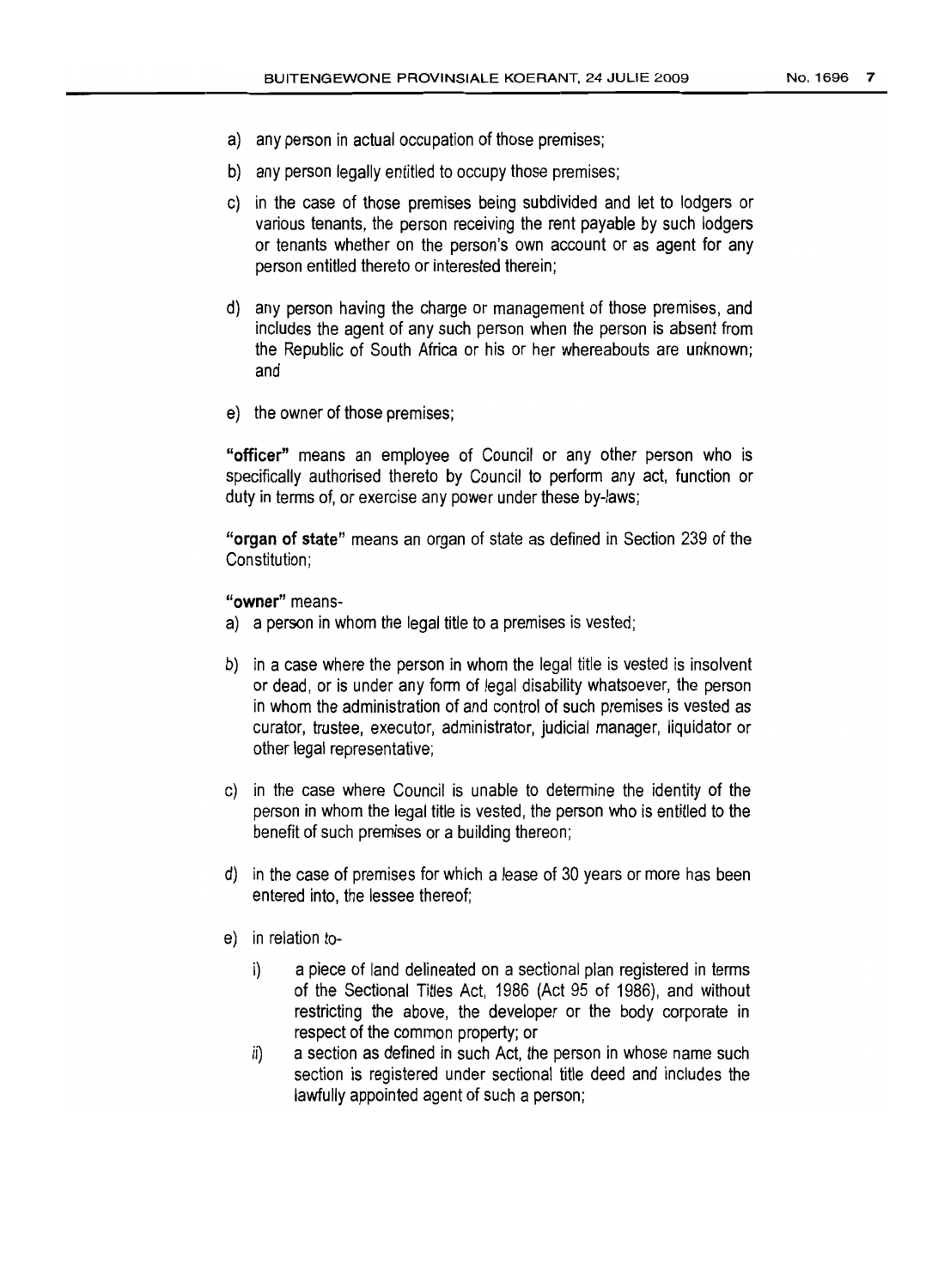- $n = \frac{1}{2}$  any legal person including, but not limited to
	- i) a company registered in terms of the Companies Act, 1973 (Act 61 of 1973), Trust inter vivos, Trust mortis causa, a Closed Corporation registered in terms of the Closed Corporation's Act, 1984 (Act 69 of 1984), a voluntary association;
	- ii) any Department of State;
	- iii) any Council or Board established in terms of any legislation applicable to the Republic of South Africa; and
	- iv) any Embassy or other foreign entity; and
	- v) a lessee of municipal property who is deemed to be the owner for the purposes of rendering a municipal account;

**"owner"** in relation to-

- a) a property referred to in paragraph (a) of the definition of "property", means a person in whose name ownership of the property is registered;
- b) a right referred to in paragraph (b) of the definition of "property" means a person inwhose name the right is registered;
- c) a land tenure right referred to in paragraph (c) of the definition of "property", means a person in whose name the right is registered or to whom it was granted in terms of legislation; and
- d) public service infrastructure referred to in paragraph (d) of the definition of"property", means the organ of state which own orcontrols that public service infrastructure as envisaged in the definition of "publicly controlled", however, the municipality may, for the purposes of the Property Rates Act, 2004 (Act 6 of 2004), regard as the owner of a property
	- $i)$  in the case of a property in a trust, but excluding state trust land, a trustee;
	- ii) in the case of a property in a deceased estate, an executor or administrator;
	- iii) in the case of a property in an insolvent estate or in liquidation, a trustee or liquidator;
	- iv) in the case of a property n the estate of a person under judicial management, a judicial manager;
	- v) in the case of a property in the estate of a person under curatorship, a curator;
	- vi) in the case of a property that is subject to a usufruct or other personal servitude, a person in whose name a usufruct or other person servitude is registered;
	- vii) in the case of a property sold by the municipality and is leased by it, lessee; and
	- Viii) in the case of a property sold by the municipality and of which possession was given to the buyer pending registration of ownership in the name of such buyer, a buyer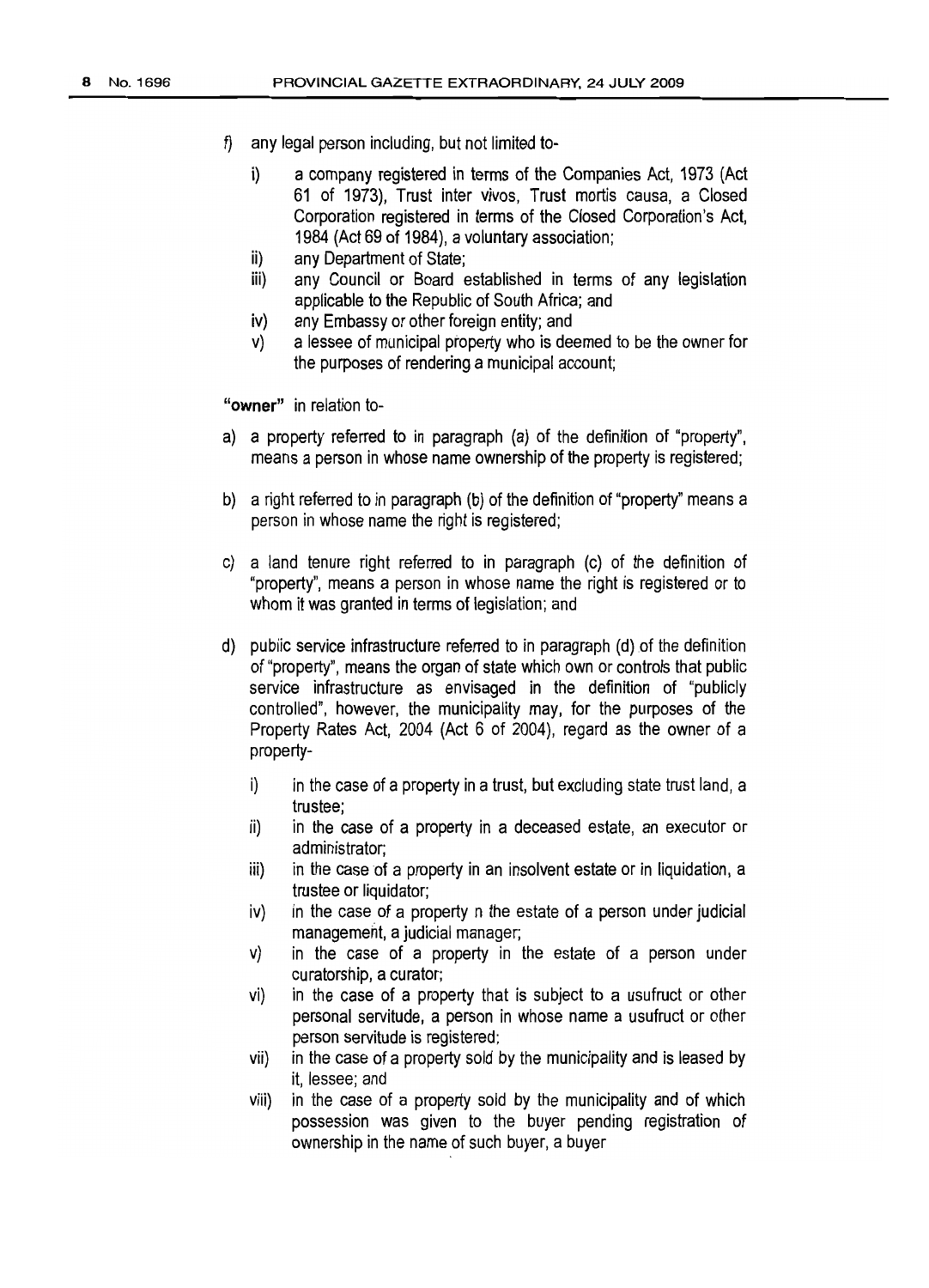"permitted use" in relation to a property, means the limited purposes of which the property may be used in terms of any restrictions imposed by a condition of title, a provision of the municipality's town planning or land use scheme, or any legislation applicable to any specific property or properties, or any alleviation of any such restrictions;

"person" includes a natural individual person, legal person and an organ of state;

"premises" means any piece of land, the external surface boundaries of which are delineated on-

- a) a general plan or diagram registered in terms of Land Survey; Act of 1927 (Act 9 of 1927), or in terms of the Deeds Registry, Act of 1937 (Act 47 of 1937); or
- b) a sectional plan registered in terms of the Sectional Titles Act, 1986 (Act 93 of 1986), which is situated within the area of jurisdiction of Council;
- c) and includes any other land and any buildinq or structure above or below the surface of any land;

#### "property" means-

- a) immovable property registered in the name of a person, including in the case of sectional title scheme a sectional title unit registered in the name of a person;
- b) a right registered against immovable property in the name of the person, but excluding a mortgage bond registered against the property;
- c) a land tenure right registered in the name of a person granted to a person in terms of legislation, such as "Land reform beneficiary"; and
- d) public service infrastructure;

"publicly controlled" means owned by or otherwise under the control of an organ of sate, including a public entity listed in the Public Finance Management Act, 1999 (Act 1 of 1999), a municipality entity;

"public service infrastructure" means publicly controlled infrastructure of the following kinds:

- a) national, provincial or other public roads on which goods, services or labour move across a municipal boundary;
- b) water or sewer pipes, ducts or other conduits, dams, water supply reservoirs, water treatment plants or water pumps forming part of a water or sewer scheme servicing the public:
- c) power stations, power sub-stations or power lines forming part of an electricity scheme serving the public;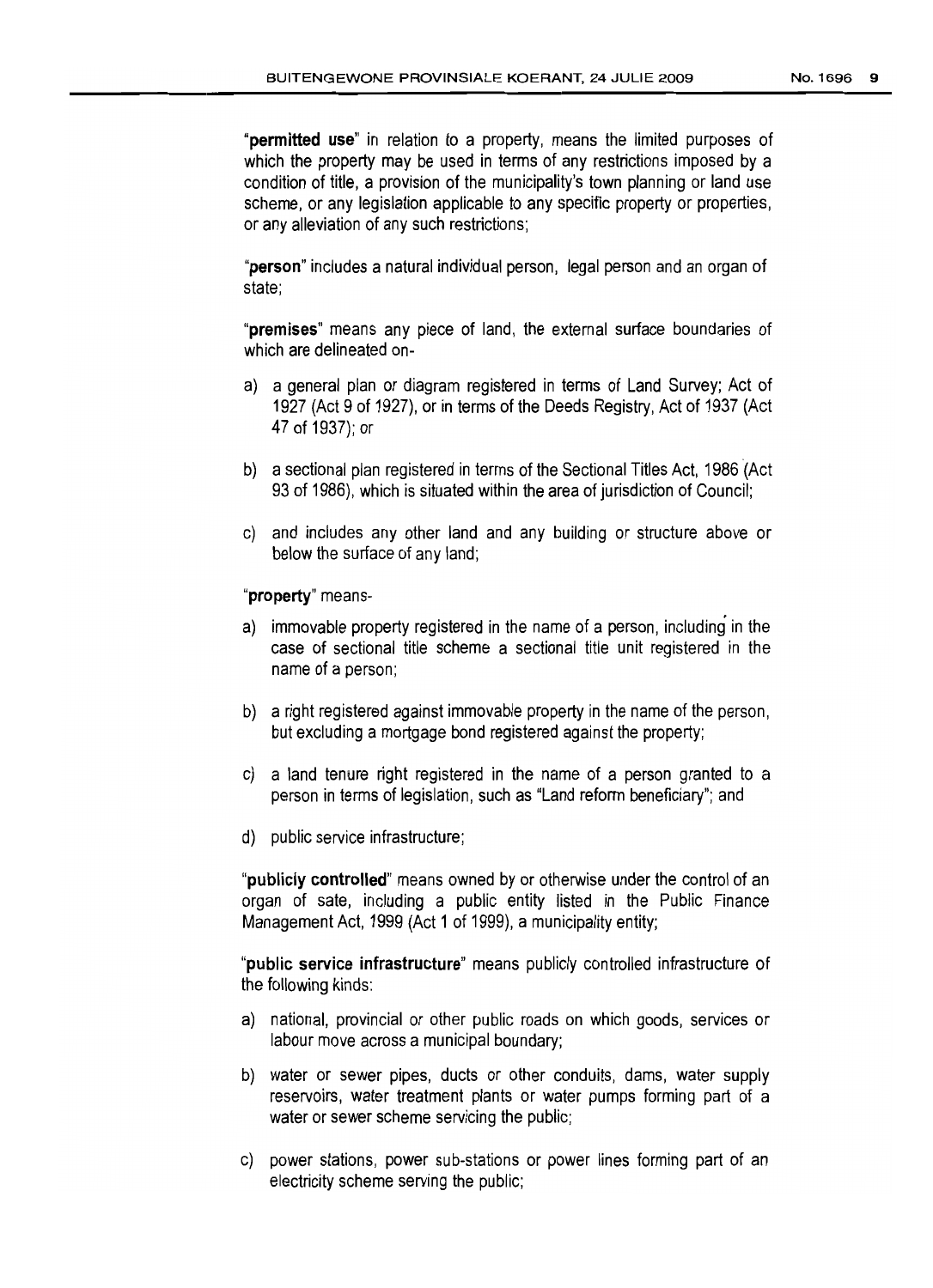- d) gas or liquid fuel plants or refineries or pipelines for gas or liquid fuel forming part of the scheme for transporting such fuels;
- e) railway lines forming part of a national railway system;
- f) communication towers, masts, exchanges and lines forming part of a ,communication system serving the public;
- g) runways oraprons atnationalor provincial airports;
- h) breakwaters, seawalls, channels, basins, quay walls, jetties, roads, railway or infrastructure used for the provision of water, lights, power, sewerage or similar services of ports, or navigational aids comprising lighthouses, radio navigational aids, buoys, beacons or any other device or system used to assist the safe and efficient navigation of vessels;
- i) any other publicly controlled infrastructure as may be prescribed by as law; and
- j) rights of way, easements or servitudes in connection with infrastructure mentioned in paragraph  $(a)$  to  $(i)$ ;

"rates" means a municipal rate on property as envisaged in Section  $229(1)(a)$  of the Constitution;

"rateable property" means property on which the municipality may in terms of Section 2 of the Property Rates Act, 2004, levy a rate, but excludes property fully excluded from the levying of rates in terms of Section 17 of that Act, but includes any rights registered against such property, with the exception of a mortgage bond;

"ratepayer" means a person who is liable to the municipality for the payment of rates on property in the municipality, any other tax, duty or levy imposed by the municipality, or fees for services provided either by the municipality or in terms of a service delivery agreement, or a combination of the above:

"rebate" in relation to a rate payable on a property, means a discount granted in terms of Section 15 of the Property Rates Act, 2004 on the amount of the rate payable on the property;

"residential property" means a property included in the valuation roll as residential in terms of Section  $48(2)(b)$  of the Property Rates Act, 2004;

"revenue" means all monies due to Council and to which Council has the right to exact and to enforce payment of, irrespective of the reason for or the origin of its factuality;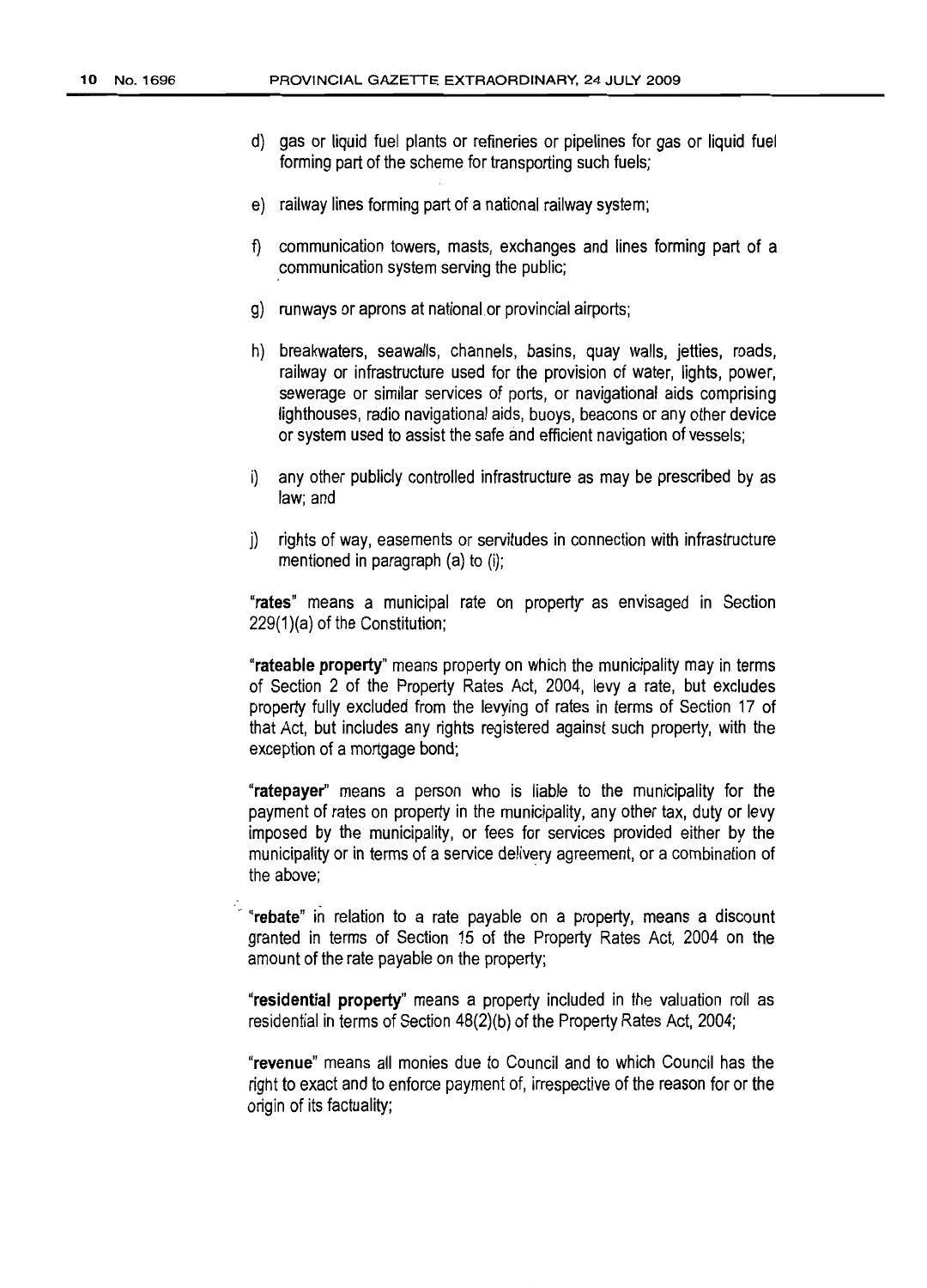"sectional title scheme" means a scheme a defined in Section 1 of the Sectional Titles Act, 1986 (Act 95 or 1986);

"tampering" mean any other unauthorised interference with Council's supply, seals and metering equipment and "tamper" has a corresponding meaning;

"target" means realistic targets which may be set by Council from time to time; and

"tariffs for major services" means tariffs setfor the supply and consumption or usage of major services;

"unreliable customer" includes an account holder, who according to his or her payment record fails to settle his or her municipal account by the due date or who is in arrears with payment due to Council or who tampers or interferes with metering equipment, seals or the supply of municipal services.

## CHAPTER 1

## CUSTOMER CARE PRINCIPLES, OBJECTIVES AND IMPLEMENTATION, AND DIFFERENTIATION

#### 2. CUSTOMER CARE PRINCIPLES, AND OBJECTIVES

- (1) The Municipality aims
	- a) to move progressively towards the social and economic upliftment of the community in harmony with its natural environment;
	- b) to provide basic services that are affordable to all its people; and specifically to the poor and disadvantaged, provided that, where applicable, service fees, rates, metered services, other municipal charges, levies, fees, fines, interest, taxes or any other amount of amounts payable, arising from any other liability or obligation, are paid for;
	- c) to engage the active participation of the community in the municipality's affairs, in particular in planning, service delivery and performance management;
	- d) to provide efficient, effective and transparent administration that conforms to constitutional principles;
	- e) to ensure that the municipality is financially and economically viable; and
	- f) to create a harmonious relationship between the municipality and the community through the acknowledgement of reciprocal rights and duties;
	- g) to subscribe to the Batho Pele Principles.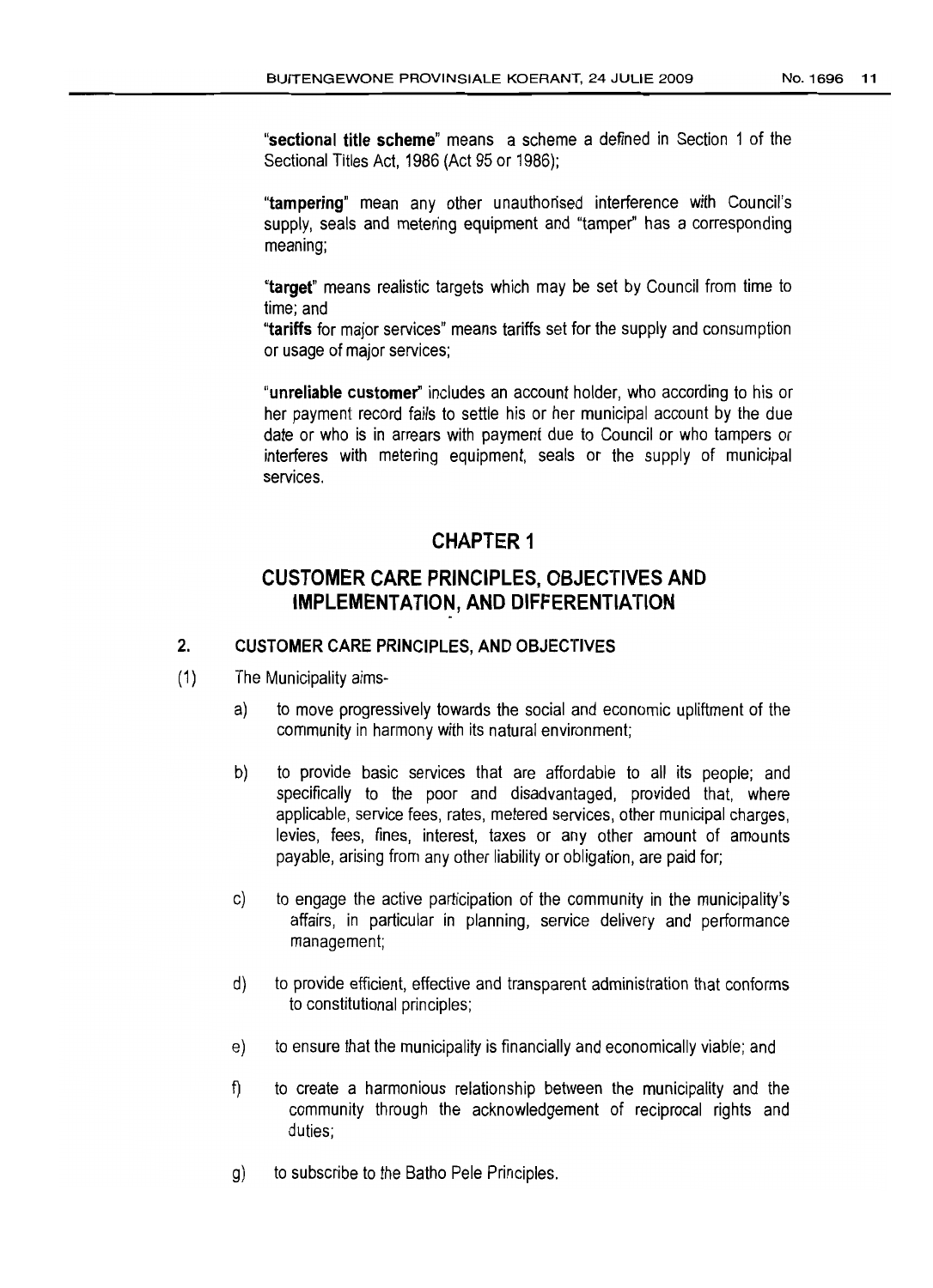- 2. The municipality by these By-laws, within the scope and spirit of the Constitution, the Local Government Municipal Systems Act, 2000 (Act 32 of 2000), and the Property Rates act, 2004 (Act 6 of 2004), gives effect to the principles underlying and expressed in these Acts, and therefore designs, regulates on and implements
	- a) a customer care and management system which has as purpose
		- i) to create a positive and reciprocal relationship between the municipality and an account holder;
		- ii) to establish mechanisms for an account holder to give feedback to the municipality regarding the quality of the services and the performance of the municipality;
		- iii) to ensure that reasonable steps are taken to inform an account holder of the costs involved in service provision, the arson for payment of services fees, and the manner in which monies raised from the service provided, are utilised;
		- iv) to ensure, where the consumption of services has to be measured, that reasonable steps are taken to measure the consumption by individual account holders of service through accurate and verifiable metering systems.;
		- v) to ensure that an account holder receives regular and accurate accounts that indicate the basis for calculating the amounts due;
		- vi) to provide accessible mechanisms foran account holder to query or verify a municipal account and metered consumption and appeal procedures which allow the account holder to receive prompt redress for inaccurate accounts;
		- vii) to provide accessible mechanisms for dealing with complaints from an account holder together with prompt replies and corrective action by the municipality, and to provide mechanisms to monitor the response time and efficiency of the municipal's actions; and
		- viii) to provide for accessible pay points and other mechanisms for settling an account or for making pre-payments for services;
	- b) credit control and debt collection mechanisms and procedures which aim to ensure, subject to the Act and other legislation, that all money that is due and payable, for whatever source or cause, to the municipality, is collected; and
	- c) structures for tariffs and rates.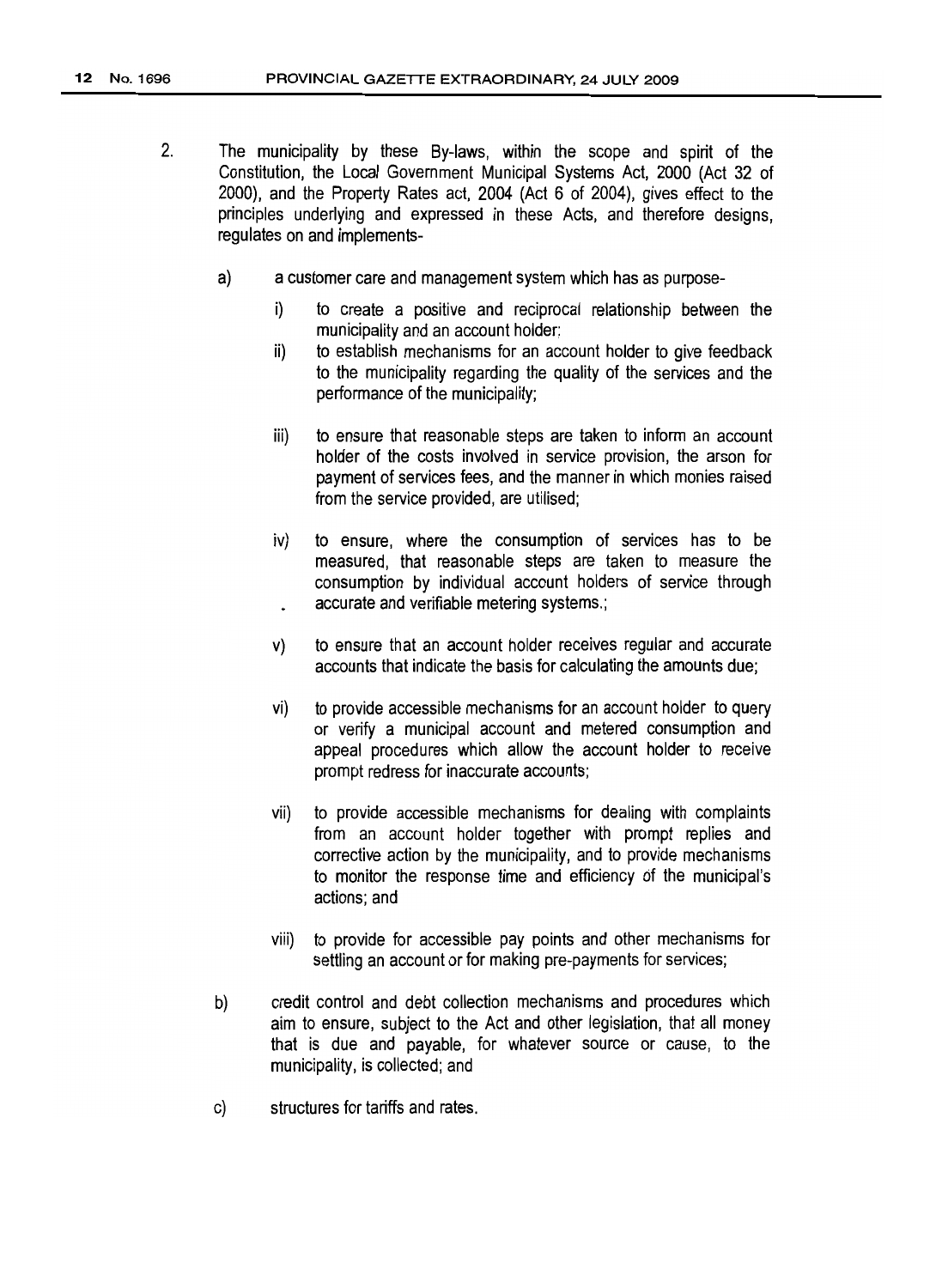#### 3. **MUNICIPAL MANAGER RESPONSIBLE OFFICE**

The Municipal Manager-

- (a) is responsible to the Executive Mayor for the implementation and enforcement of the provisions of these By-laws;
- (b) must, for the purposes of paragraph (a) take the necessary steps to implement and enforce the provisions of these By-laws;
- (c) is accountable to the Executive Mayor for the agreed performance targets as approved by Council and the Executive Mayor, and for these purposes must-
	- (i) from time to time, report to the Executive Mayor on matters relating to these By-law, including but not limited to  $-$ 
		- (aa) the effectiveness of administrative mechanisms, resources processes and procedures to collect money that is due and payable to the municipality;
		- (bb) billing information, including the number of account holders, accruals, cash-flow, and customer management;
		- (cc) the satisfaction levels of account holders regarding services rendered; and
		- (dd) the effectiveness of Council's indigence relief measures; and
	- (ii) at regular intervals meet with municipal officials with the aim of submitting a joint recommendation on the policy to the Executive Mayor;
	- (iii) where necessary, propose steps to the Executive Mayor with the aim of improving the efficiency of the credit control and debt collection mechanisms, processes and procedures;
	- (iv) where necessary, propose to the Executive Mayor actions and adjustments to correct deviations;
	- (v) establish effective communication channels between Council and account holders with the aim of keeping account holders abreast of all decisions by Council that may affect them;
	- (vi) establish customer service centres which are located in such communities as determined by Council;
	- (vii) identify, appoint, and enter into agreements with suitable business concerns, institutions, organisations, establishments, or parastatal institutions to serve as agencies for the purposes of these By-laws;
	- (viii) convey to account holders information relating to the costs involved in service provision, the reasons for payment of service fees, and the manner in which monies raised from the services are utilised, and may where necessary, employ the services local media to convey such information;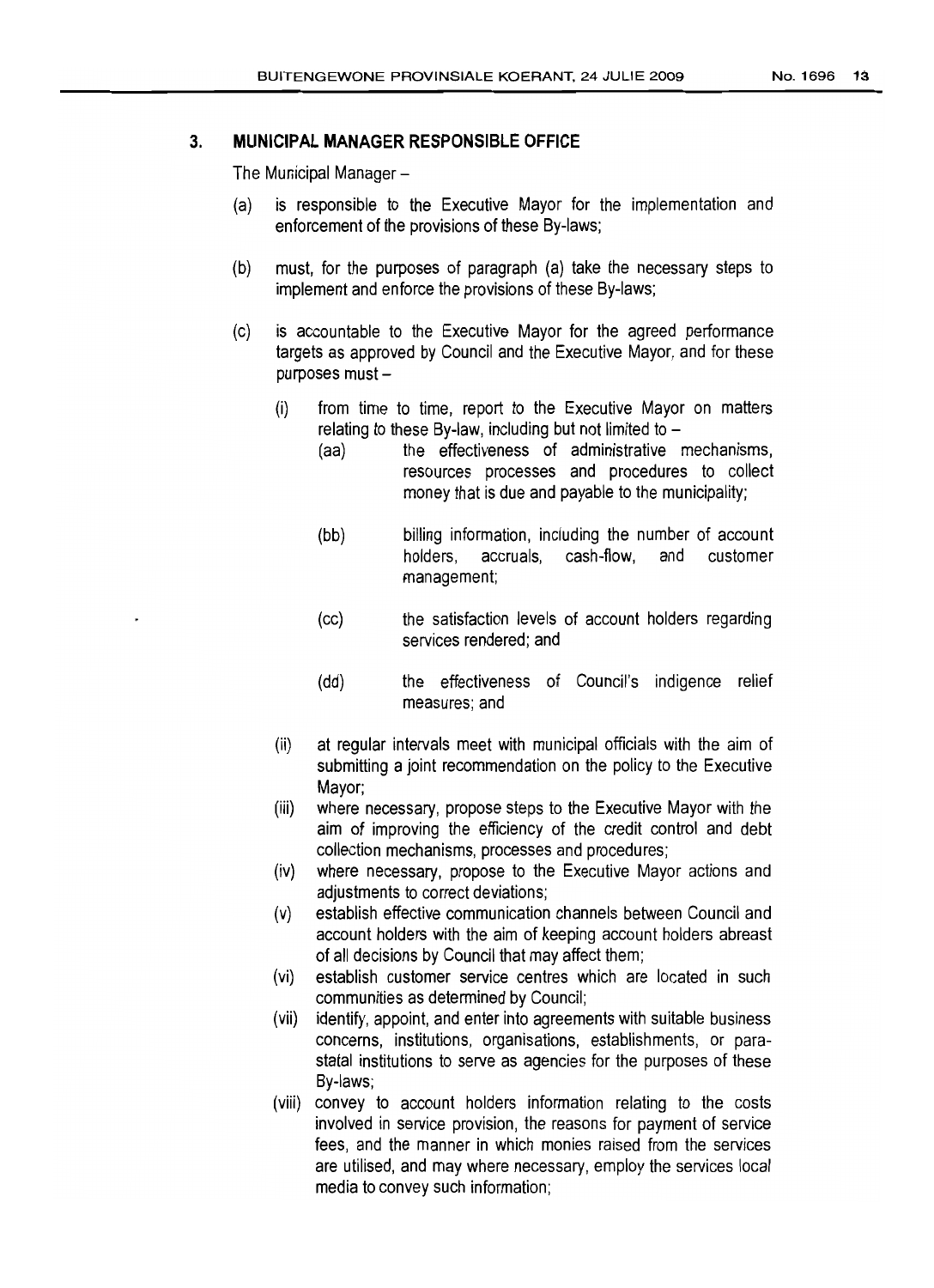- (ix) expedite the processing of complaints or inquiries received from an account holder and must ensure that an account holder receives a response within a time determined by Council and must monitor the response time and efficiency in these instances;
- (x) in line with the latest technological and electronic advances, endeavour to make 24-hour electronic inquiry and payment facilities available to account holders:
- (xi) encourage and bear on account holders: where needed, to settle outstanding account within the ambit of these By-laws; and
- (xii) with the consent of an account holder, enter into an agreement with the account holder's employer to deduct fro the salary or wages of the account holder-
	- (aa) any outstanding amounts as may be agreed; or
	- (bb) such regular monthly amounts as may be agreed; and may provide special incentives for employers to enter into such agreements, and employees to consent to such agreement.

#### **4. DIFFERENTIATION BETWEEN CUSTOMERS AND EXEMPTION**

- (1) In accordance with the principles embodied in the Constitution and the provision of Section 6 and 8 of the Property Rates Act, 2004, and Section 74(3) and 75 of the Local Government: Municipal Systems Act, 2000, Council differentiates between different categories of users and consumers in regard to the tariffs which it levies, categories of ratepayers, account holder, customers, debtors, taxes, services, service standards and other matters, however, such differentiation must at all times be reasonable, and must be fully disclosed in each annual budget.
- (2) Council may, in writing exempt an account holder, category of account holders, or other persons from complying with a provision of these By-laws, subject to any conditions it may impose, if the application or operation of that provision would be unreasonable, however Council or its authorised agent may not grant exemption from any section of these By-laws that may result in
	- a) the wastage or excessive consumption of water or electricity;
	- b) the evasion or avoidance of water or electricity restrictions;
	- c) significant negative effects on public health, safety or the environment;
	- d) the non-payment for services;
	- e) the installation of pipes and fittings which are not acceptable in terms of Council's prescribed standard; or
	- f) any Act, or any regulation made under it, not being complied with.
- (3) Councilor its authorised agent may at any time after giving written notice of at least 30 days, withdraw any exemption given under subsection (2).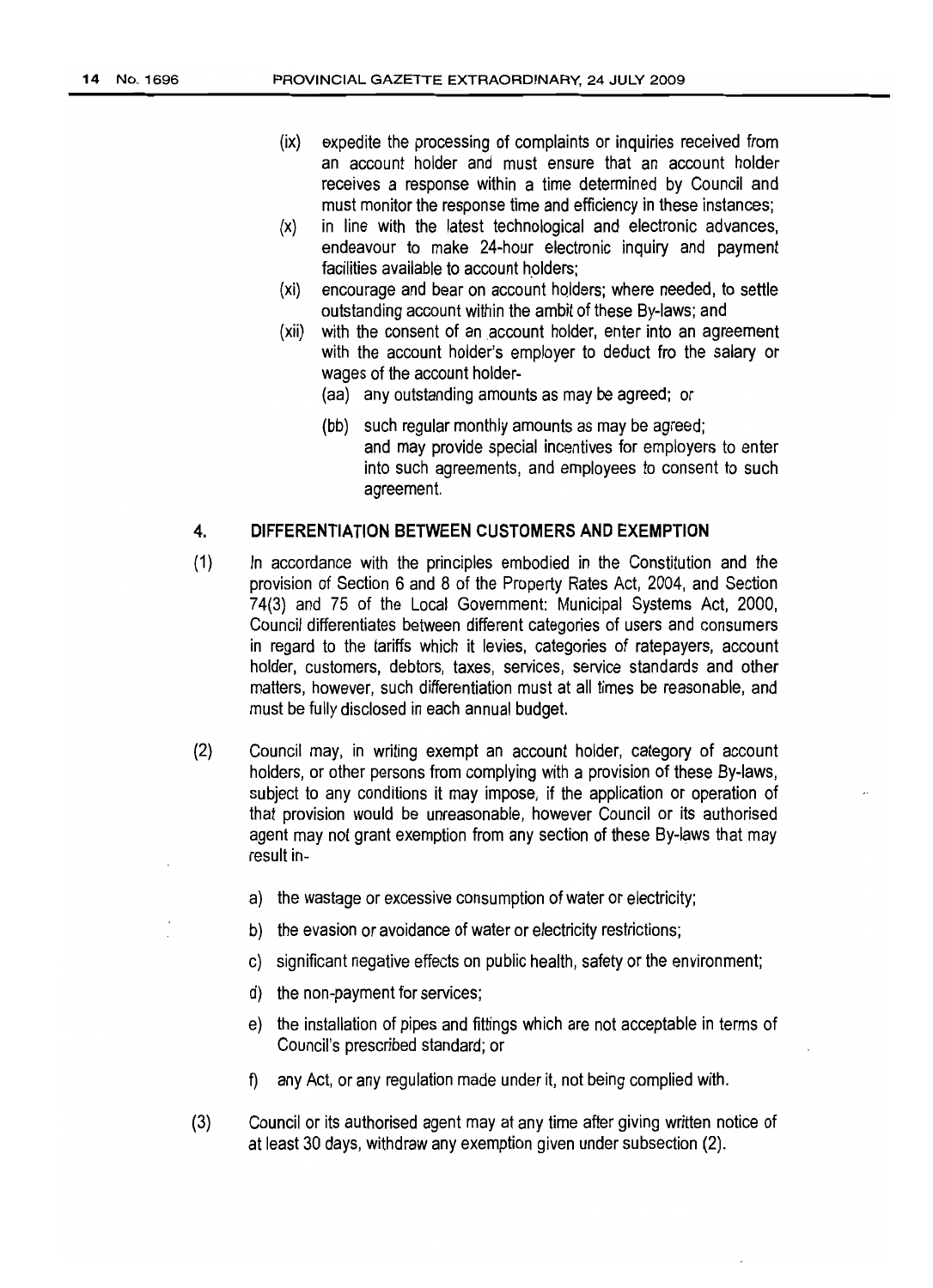# CHAPTER 2

## **SUPPLY OF MUNICIPAL SERVICES**

## PART 1

#### **APPLICATION FOR SUPPLY AND SERVICES AGREEMENTS, DEPOSIT, BILLING AND PAYMENT, AND TERMINATION OF SERVICE AGREEMENTS**

#### 5. **APPLICATION FOR SUPPLY OF MUNICIPAL SERVICES AND SERVICE AGREEMENTS**

- (1) Any application for any supply of services to any premises must be made at the municipal offices at least ten working days prior to the service being required and must comply with the conditions determined by the Municipal Manager or his or her nominated officer from time to time.
- (2) After the commencements of these by-laws and subject to the provisions of Section <sup>41</sup> only the owner of a property or his or her duly authorised agent on his or her behalf may apply for municipal services to be supplied to a property.
- (3) No services shall be supplied unless and until application has been made by the owner and a service agreement in the format prescribed by Council has been entered into and a deposit provided for in Section 6 has been paid. The erf clearly identified by displaying the erf number towards the street front.
- (4) An application for a supply for a period of less than one year is regarded as an application for a temporary supply.
- (5) The Council reserves the right to construct any municipal services through any erf which might be necessary to services on adjacent development.

#### 6. **DEPOSITS**

- (1) On approval of the application and before the service is made available, Council may require the applicant
	- a) to deposit for municipal services with Council a sum of money;
	- b) to provide any other form of security; or
	- c) to agree to special conditions regarding payment of the municipal account;

and monies sodeposited with Council serve as security and working capital.

(2) The Municipal Manager or his or hernominated officer reserves the right to review from time to time the sum of money deposited or the amount for which additional security is required.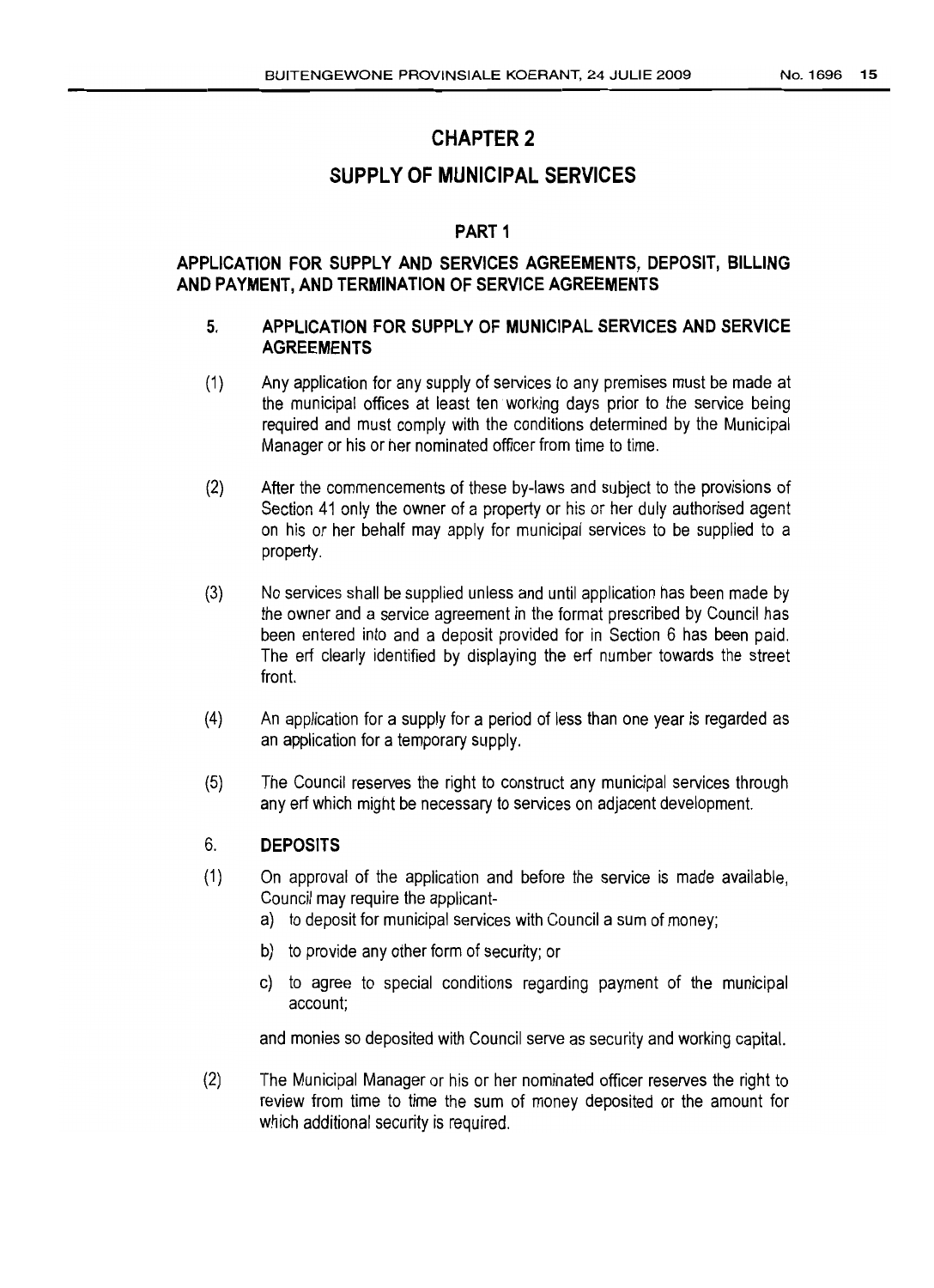- (3) The Municipal Manager or his or her nominated officer may, in respect of preferred customers, consider relaxation of the conditions pertaining to deposits as set out in subsections (1) and (2).
- (4) On termination of the supply of services, the amount of such deposit, as determined by Council from time to time, less any payments due to Council, must be refunded to an account holder.

#### 7. **BILLING AND PAYMENT**

- (1) The account holder must pay all amounts due to Council as reflected in the municipal account, and the onus is on the account holder to verify the accuracy of such account.
- (2) An account holder must pay for metered services, and must pay the rates, other municipal charges, levies, fees 'fines, interest, taxes or any other liability or obligation from the date of origin of such municipal charges until the written termination of the services.
- (3) An account holder-
	- (a) must be rendered an account monthly in cycles of approximately 30 days.
- (4) Payment must be received on or before the close of business on the due date.
- (5) No service providers are appointed to collect money on behalf of the Council and no monies should be paid through the service provider.
- (6) Where the account holder effect payment of an account via a service provider four working days or more before the due date and such service provider fails to furnish Council with the relevant payment details, such service provider may be held liable for all charges incurred by Council to recover an arrear amount erroneously reflected on the account of the account holder, as well as for interest charges.
- (7) Council may estimate the quantity of metered services supplied in respect of a period or periods within the interval between actual successive readings of the meters, and may render an account to an account holder for the quantity of metered services soestimated.
- (8) If an account holder is dissatisfied with an account rendered for metered services supplied by Council, such account holder may, prior to the due date stipulated therein object to the account, setting out reasons for such dissatisfaction.
- (9) Should any dispute arise as to the amount owing by an account holder, and subject to the provisions of Section 102 of the Local Government: Municipal Systems Act, 2000 (Act 32 of 2000), the account holder must notwithstanding such dispute proceed to make regular payments bythe due date based on the calculation of the average municipal account for the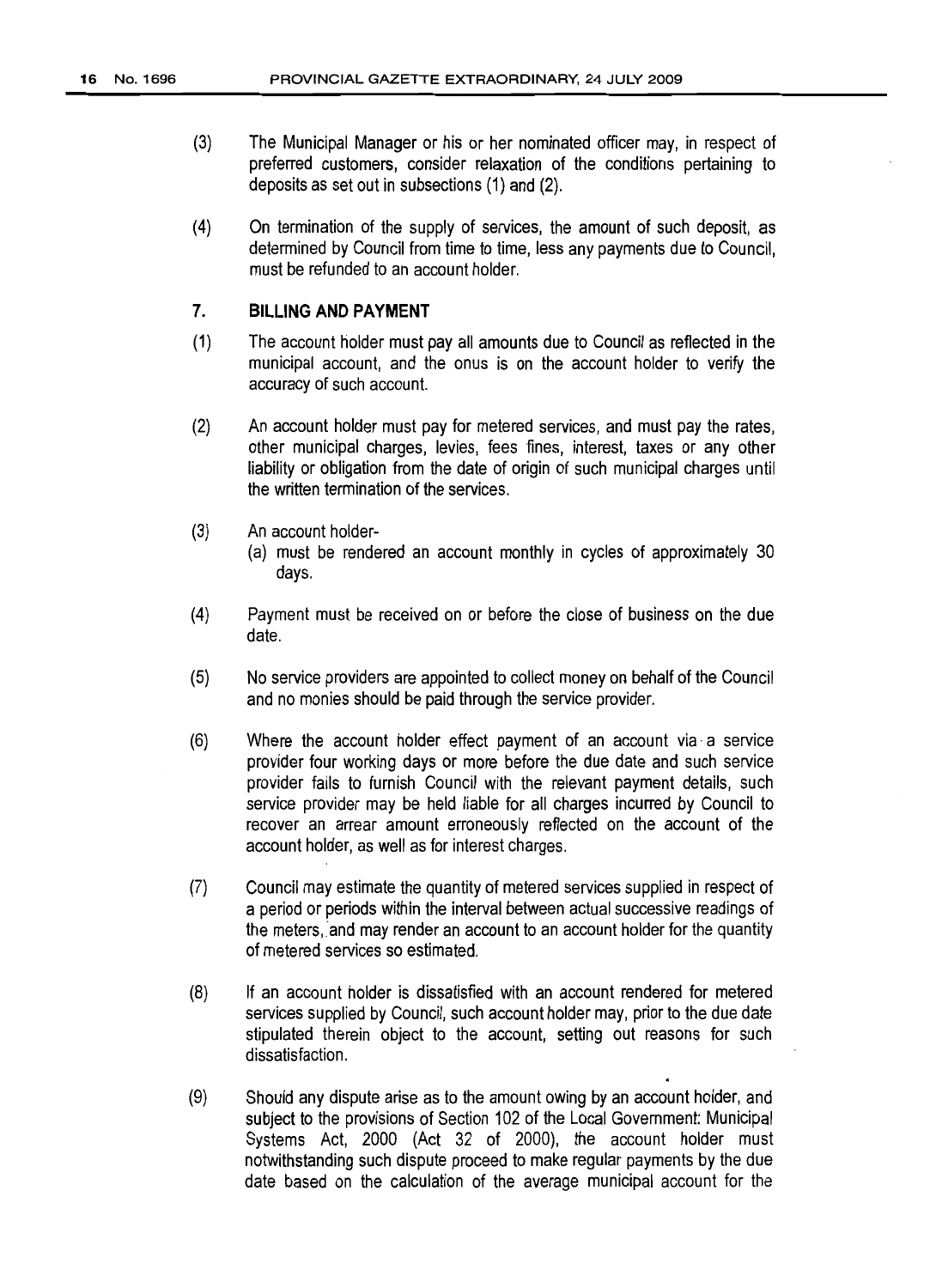- (10) An error or omission in any account or failure to render an account does not relieve the account holder of the obligation to pay by the due date.
- ('11) If an account holder uses water or electricity for a category of use other than that for which it is supplied by Council and is in consequences notcharged for water or electricity so used, or is charged for water or electricity at a rate lower than that at which the account holder should be charged, the account holder is liable for the amount due to Council in accordance with the prescribed charges in respect of
	- a) the quantity of water or electricity which the account holder has used and for which the account holder has not been charged; or
	- b) the difference between the cost of the water or electricity used by the account holder at the rate at which the water or electricity at the rate at which the account holder should have been charged.
- (12) An account holder is note entitled to a reduction of the amount payable for metered services which are lost due to a default in the meter, until such time as the provisions of Section  $13(8)(c)$  have been met.
- (13) Council may
	- a) consolidate any separate accounts of an account holder liable for payment to the Municipality; and
	- b) credit any payment by an account holder against any debt of that account holder.
- ('14) The owner of property may enter into an agreement with the municipality in terms of which payment for rates is made annually; in which case payment must be made on or before the date determined by the municipality.

#### 8. **TERMINATION OF SERVICE AGREEMENT**

- (1) Termination of the service agreement must be in writing to the other party of the intention to do so.
- (2) Inspection of the property by a building inspector to ensure that no run-off water can enter the municipal sewer network.
- (3) The relevant Executive Manager Finance may, by notice in writing of not less than 14 working days, advise an account holder of the termination of the agreement for a supply of municipal services if
	- a) the account holder has not consumed any water or electricity during the preceding six months, or has vacated the property and has not made satisfactory arrangements for the continuation of the agreement;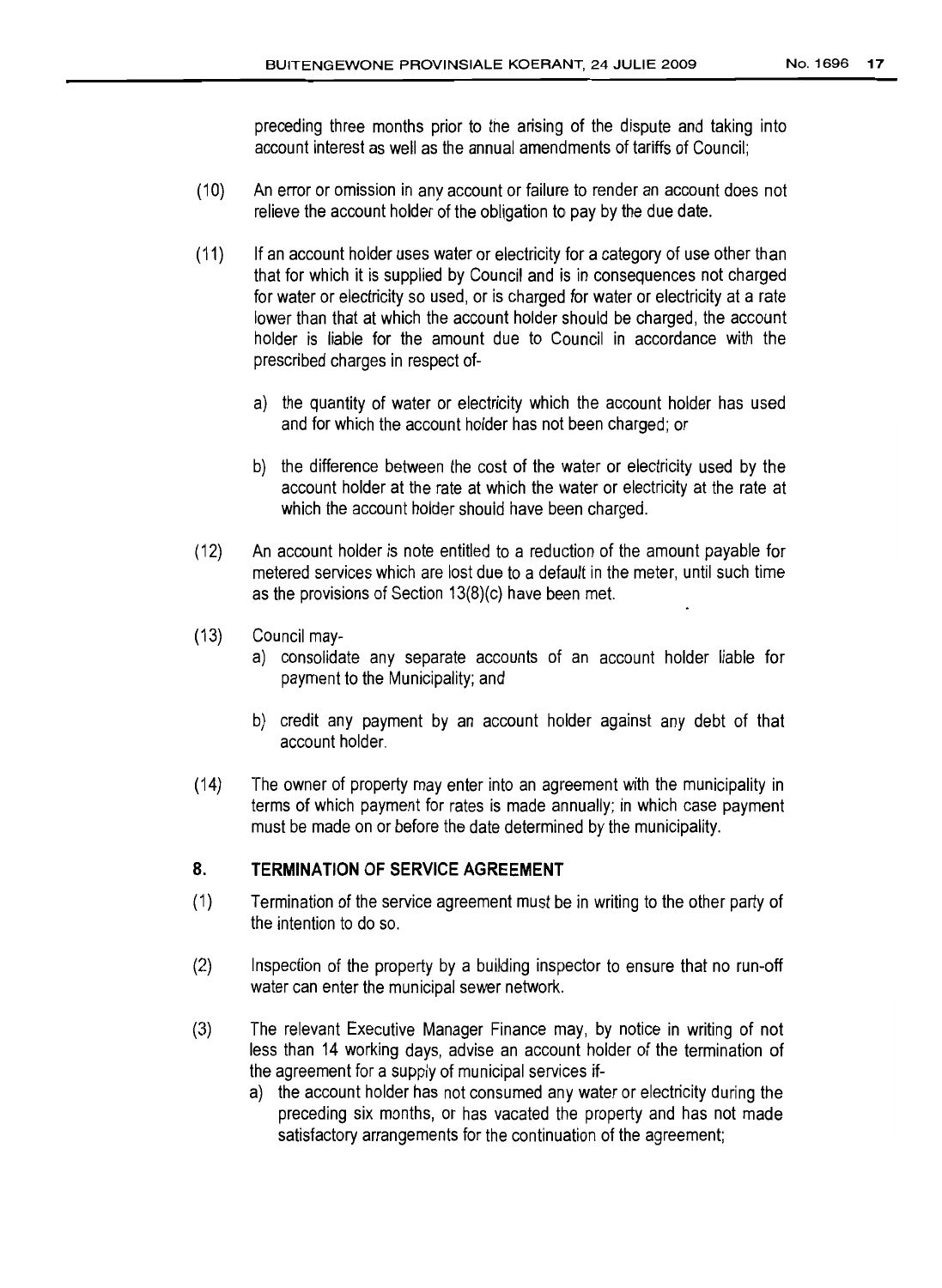- b) the account holder has committed a breach of these by-laws and has failed to rectify such a breach; or
- c) Council cannot continue to supply the account holder with municipal services, as in terms of an arrangement with another authority supplying municipal services such authority must in future supply municipal services to the account holder.

#### PART 2

#### **NON-PAYMENT OF MUNICIPAL ACCOUNTS**

#### **9. ARRANGEMENTS FOR PAYMENTS**

- (1) Should an account holder, before any of the steps have been taken in terms of Section 11, not be able to pay the municipal account in full, the account holder may approach Council with the aim of making short-term arrangements to settle the account.
- (2) Should an account holder, after any of the steps have been taken in terms of Section 11, experience difficulties in paying the municipal account, the account holder may approach Council with the aim of making arrangements to settle the account, and the account holder must enter into a written agreement with Council to repay to Council the outstanding and due amount under the conditions and on a basis determined, from time to time, by the Municipal Manager, or his/her nominated officer.
- (3) The written agreement has to be signed on behalf of Council by a duly authorised officer.
- (4) In the instance where arrangements for payment have been made Council may
	- a) review the deposit;
	- b) require of an account holder to pay by means of a stop order or debit order;
	- c) require of an account holder to convert to a pre-paid metering system; or
	- d) require any other form of security, including personal suretyship by the directors or members of a company, closed corporation, trust or body corporate.

#### **10. INTEREST ON OVERDUE MUNICIPAL ACCOUNTS**

- (1) Council may, from time to time, by resolution charge or recover interest at a determined interest rate in respect of any arrear amounts due and payable to Council.
- (2) Irrespective of the reason for non-payment, or where an arrangement has been made in terms of Section 9, interest accrues if an account is unpaid.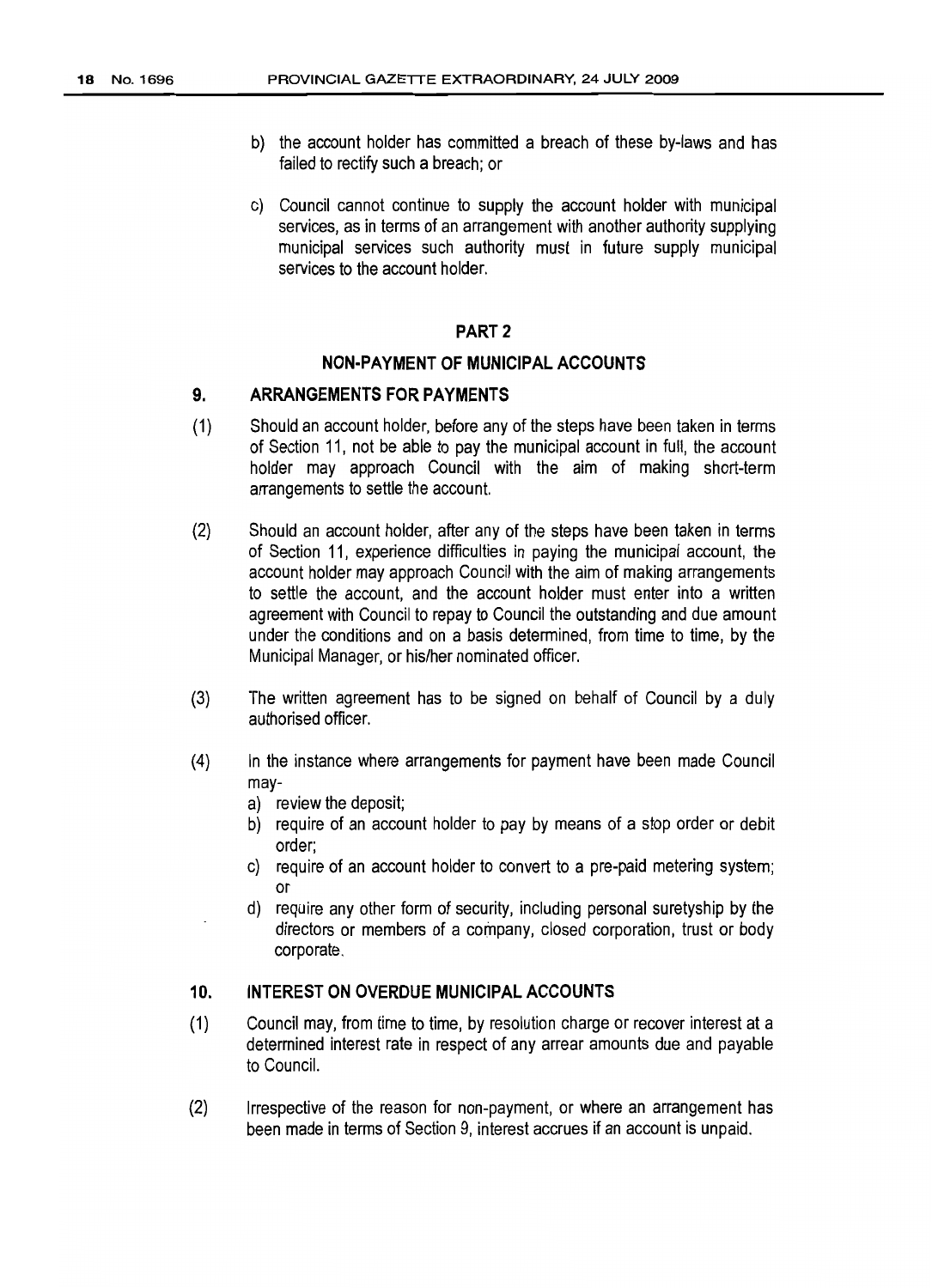- (3) Interest is calculated monthly according to the interest rate approved by Council, and a portion of a month is regarded as a month.
- (4) Interest is payable if payment is notreceived at an office of Council orto the credit of the bank account of Council at the close of business on the due date.

#### 11. **DEBT COLLECTION MECHANISMS**

- (1) Where appropriate. the Municipality must at all times attempt to advise an account holder of an impending disconnection or restriction of a supply, and the following mechanisms may be applied should an account holder fail to settle a municipal account by the due date:
	- a) delivering or mailing of a final demand and explaining to the account holder the status of the account and the consequences of not paying or concluding an arrangement;
	- b) informing the account holder verbally, in writing, telephonically, or by electronic means of the overdue amount and the impending disconnection or restriction of services;
	- c) disconnecting or restricting the supply of municipal services to the premises and fhe serving of a disconnection or restriction notice on the account holder; or
	- d) debiting the municipal account of the account holder with all relevant fees or penalties approved by Council.
- (2) Where the metered supply has been disconnected or restricted, and should the account holder still fail to pay the account, the premises may be revisited at regular intervals to ensure that the metered supply remains disconnected or restricted, and if it is found that the supply which had been disconnected or restricted previously has been restored
	- a) Council has the right to take whatever action is required in terms of Section 3D, and the account holder is responsible for the relevant fees or charges or damages caused;
	- b) Council may refuse to supply services for a period determined by Council from time to time; and
	- c) in the instance of the use of pre-paid meter, Council may cease further vending of pre-paid services.
- (3) Where a duly authorised officer of Council has visited the premises for the purpose of disconnecting or restricting the supply and was obstructed or prevented from effecting such disconnection or restriction could not be affected.
- (4) Council may use anyone or more of the following mechanisms to secure full payment of any amounts owing to it: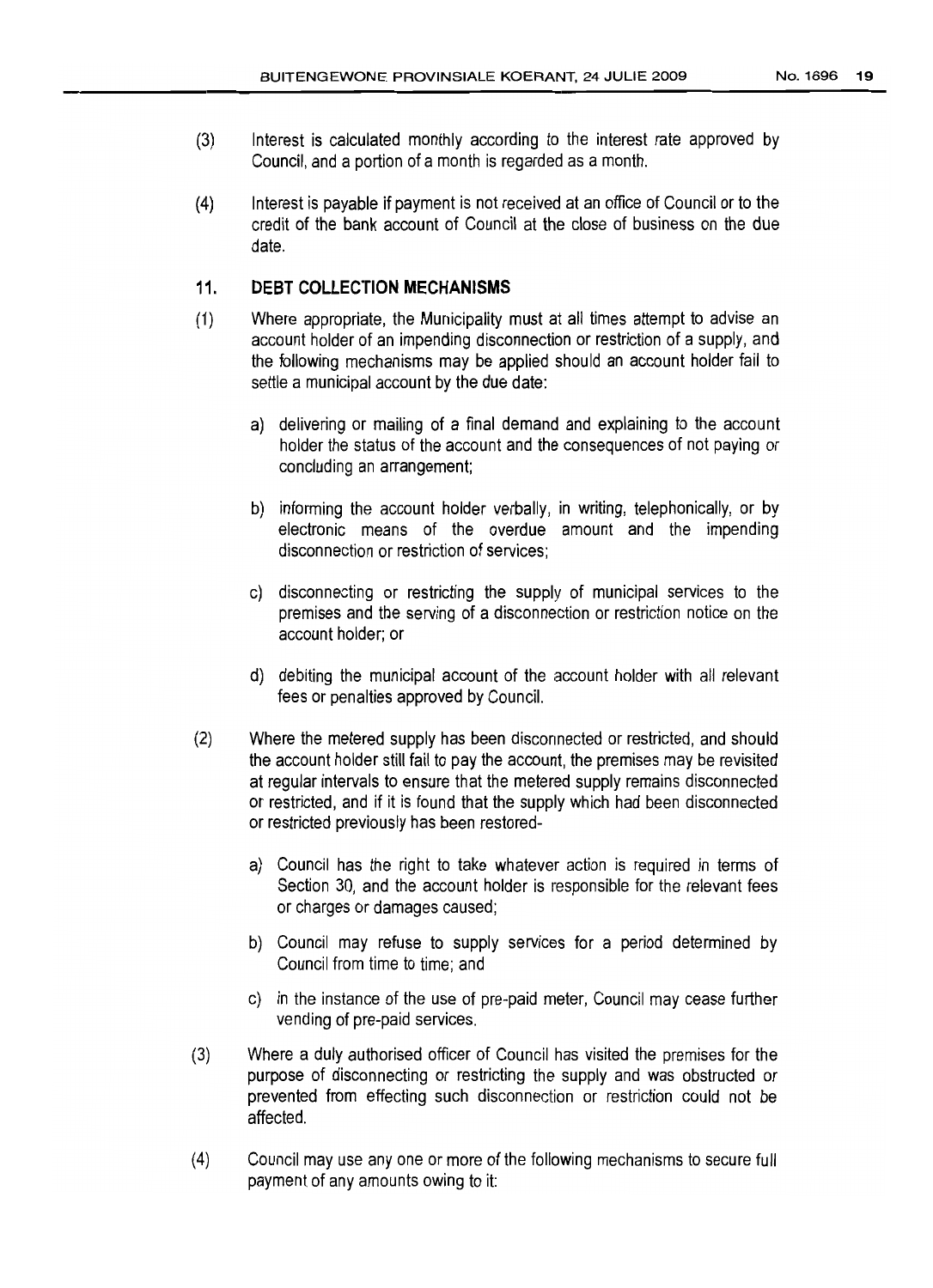- a) restricting or denying the sale of pre-paid services to an account holder; or disconnecting any pre-paid metering system of an account holder, who is in arrears with other services;
- b) requiring of the account holder to convert to another metering system;
- c) allocating a portion of any pre-paid to other debts;
- d) releasing debtor information to a credit bureau;
- e) publishing a list of account holders who remain in default;
- f) withholding payment of a grant-in-aid and subject to the provisions of Section 32, excluding the account holder from the tender process;
- g) withholding payment on contracts for settlement of the municipal account;
- h) reviewing and altering the conditions of the service agreement;
- i) instituting legal proceedings for the recovery of the debt;
- j) ciassifying the account holder as an unreliable customer;
- k) using the services of external debt collection specialists or agencies;
- I) insisting on conversion to pre-paid metering at the cost of the account holder; or
- m) employing any other methods authorised by Council from time to time to recover arrear amounts.
- (5) The cost of collection, where applicable, isto the account holder's account.
- (6) Subject to the provisions of Section 28 and 29 of the Property Rates Act, 2004 Act 6 of 2004) the right to deny, restrict, disconnect or terminate services due to the non-payment for any rates, metered services, other municipal charges, levies, fees, fines, interest, taxes or any other amount or amounts payable arising from any other liability or obligation prevails notwithstanding the fact
	- a) payment was intended for any specific service; or
	- b) the person who entered into a service agreement for supply of services with Council and the owner are different entities or persons, as the case may be.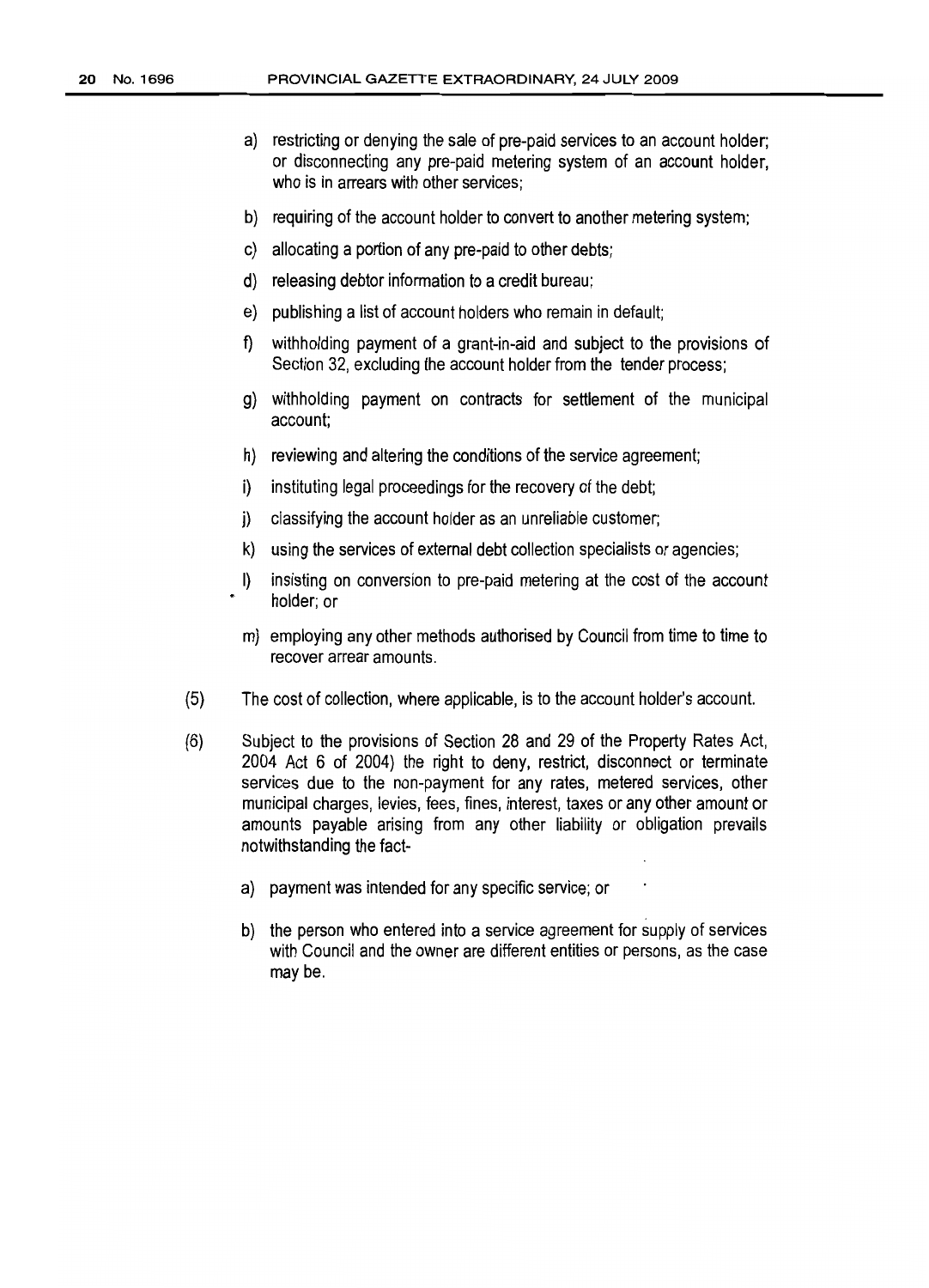#### PART 3

### **METERING EQUIPMENT AND METERING OF SERVICES**

#### **12. GENERAL PROVISIONS**

- ('I) Council may introduce various metering equipment and may encourage an account holder to convert to a system which is preferred by Council when there are benefits for Council.
- (2) After commencement of these by-laws, and where possible and applicable, pre-paid meters must preferably be installed forall new connections.

#### 13. **METERING EQUIPMENT AND MEASURING OF CONSUMPTION**

- (1) Council must, at the consumer's cost in the form of a direct charge or prescribed fee, provide, install and maintain appropriately rated metering equipment at the point of metering for measuring metered services.
- (2) Council reserves the right to meter the supply to a block of shops, fiats, tenement-houses and similar buildings forthe building as a whole, or for an individual unit, or for a group of units.
- (3) Where any building referred to in subsection (2) is metered by Council as a whole
	- a) the owner may, at own cost, provide and install appropriate submetering equipment for each shop, flat and tenement; or
	- b) the relevant Executive Manager: Finance may require the installation, at the account holder's expense, of a meter for each unit of any premises in separate occupation for the purpose of determining the quantity of metered services supplied toe ach such unit.
- (4) Where the electricity used by consumers is charged at different tariff rates, the consumption must be entered separately for each rate.
- (5) Where SUb-metering equipment is installed, accommodation separate from Council's metering equipment must be provided where appropriate.
- (6) Forthe purpose of calculating the amount due and payable for the quantity of metered services consumed, the same amount of metered services is deemed to be consumed during every period of 24 hours between readings.
- (7) The following apply to the accuracy of metering:
	- a) a meter is conclusively presumed to be registering accurately if its error, when tested in the manner prescribed in Subsection (12), is found to be within the limits of error as provided for in the applicable standard specifications;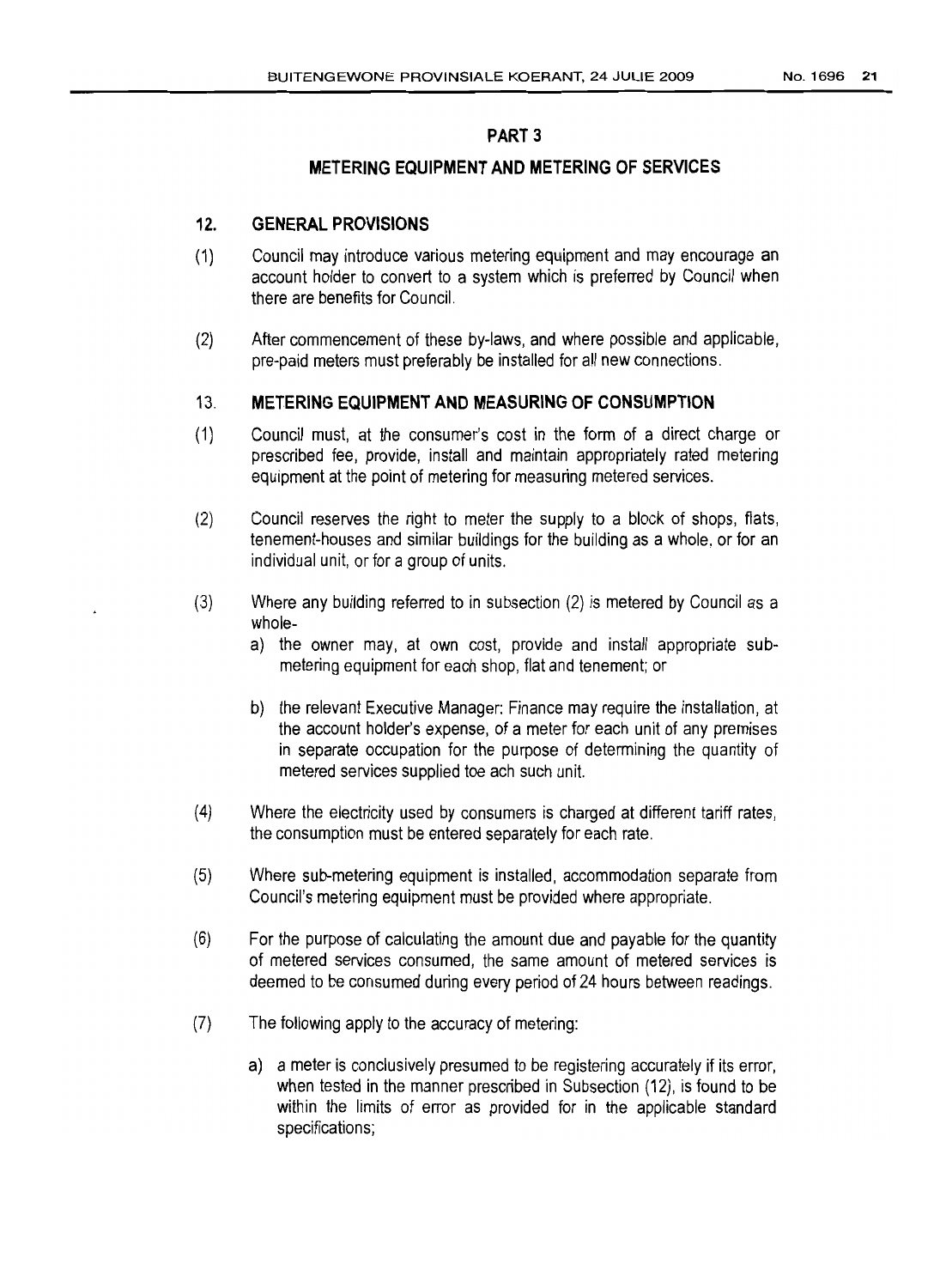- b} the municipality has the right to test its metering equipment, an dif it is established by test or otherwise that such metering equipment is defective, the Municipality must  $$ 
	- i) in case of a credit meter, adjust the account rendered; or
	- ii) in the case of prepayment meters;
		- aa} render an account where the meter has been under registering; or
		- bb) issue a free token where the meter has been over-registering; and
- c) the consumer is entitled to have the metering equipment tested by the municipality on payment of the prescribed fee, and if the metering equipment is found not to comply with the system accuracy requirements as provided for in the applicable standard specifications, and adjustment in accordance with the provisions of paragraph (b) and Subsection (6) must be made and the aforesaid fee must be refunded.
- {8} No alterations, repairs, additions or connections of any description may be made on the supply side of the point in metering unless specifically approved in writing by the Municipal Manager or a duly authorised officer of Council.
- (9) Prior to the Municipality making any upward adjustment to an account in terms of Subsection  $(7)(b)$ , the Municipality must  $$ 
	- a) notify the consumer in writing of the monetary value of the adjustment to be made and the reasons therefore;
	- b} in such notification provide sufficient particulars to enable the consumer to submit representation thereon; and
	- c) call upon the consumer in such notice to present it with reasons in writing, if any, within 21 days or such longer period as Council may permit, why the account should not be adjusted as notified, and should the consumer fail to provide any representation during the period Council is entitled to adjust the account as notified in paragraph (a).
- (10) The Municipality must consider any representation provided by the consumer in terms of Subsection (9) and must, if satisfied that a case has been made out therefore, adjust the account appropriately.
- (11) If the Municipal Manager or a duly authorised officer of Council decides, after having considered the representation made bythe consumer, that such representation does not establish a case warranting an amendment to the monetary value established in terms of Subsection (14), Council is entitled to adjust the account as notified in terms of Subsection (9)(a), and the consumer ahs the right to appeal to the decision of the official in terms of Section 62 of the Local Government: Municipal Systems Act, 2000 (Act 32 of 2000).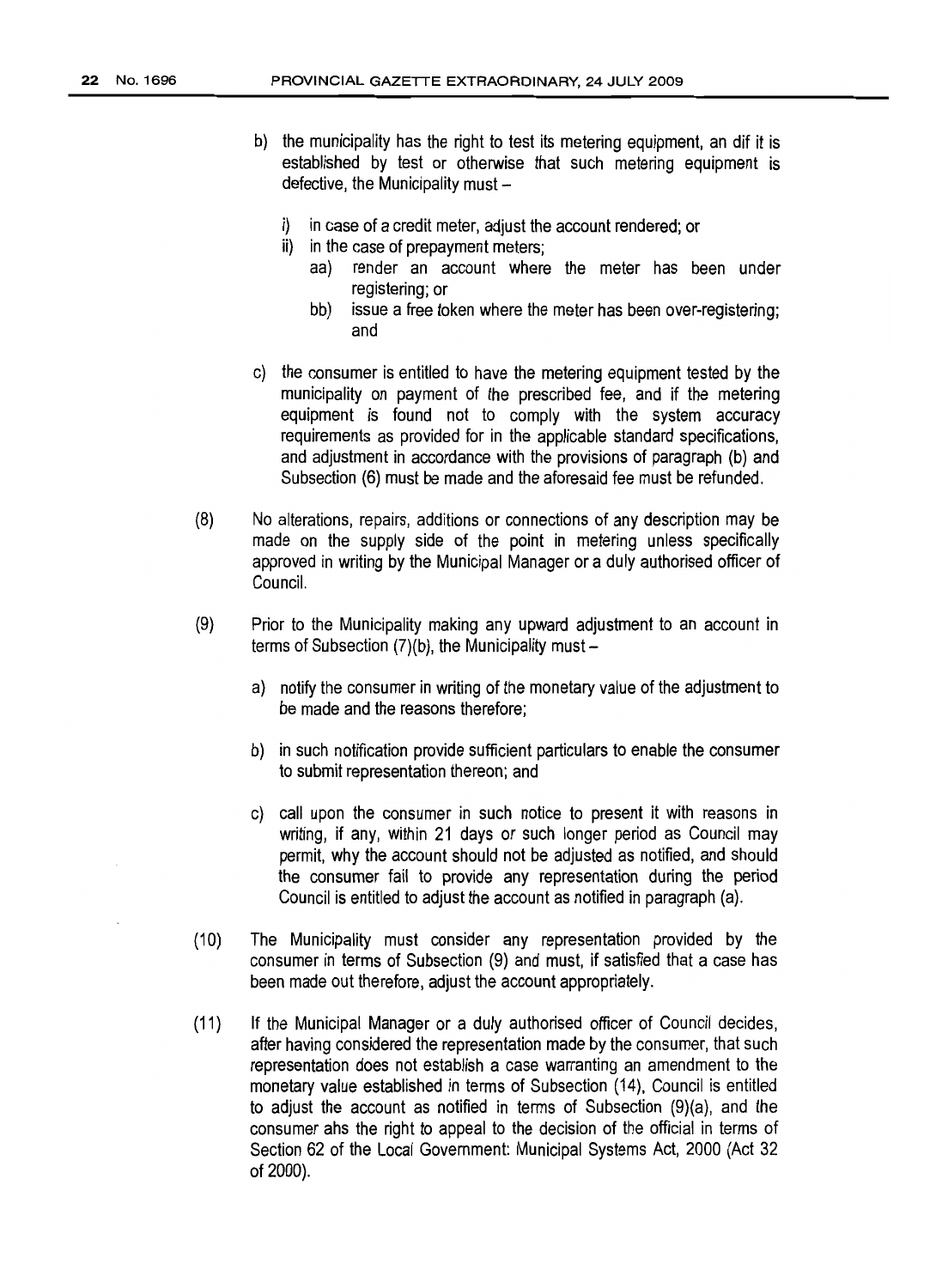- (12) Meters are tested in the manner provided for in the applicable standard specifications.
- (13) When adjustment is made to the consumption registered on a meter in terms of Subsection (7)(b) or (7)(c), such adjustment is based either on the percentage error of the meter as determined by the test referred to in Subsection (12), or upon calculation by the Municipality from consumption data in its possession, and where applicable, due allowance must be made, where possible, for seasonal or other variations which may affect consumption.
- ('14) When an adjustment is made as contemplated in Subsection (13), the adjustment may not exceed a period of six months preceding the date on which the metering equipment was found to be inaccurate, however the application of this subsection does not bar a consumer from claiming back overpayment for any longer period where the consumer is able to prove the claim in the normal legal process.
- ('15) The relevant Executive Manager: Finance may dispense with the use of a meter in case of
	- a) an automatic sprinkler fire installation; and
	- b) special circumstances at the Engineer's discretion.
- $(16)$  Council may by notice
	- a) prohibit or restrict the consumption of metered services
		- i) for specified or non-specified purposes;
		- ii) during specified hours of the day or non specified days or otherwise than during specified hours of the day or non specified days; and
		- iii) a general surcharge on the prescribed charges in respect of the supply of metered services; and
	- b) determine and impose
		- i) limits on the quantity of metered services which may be consumed over a specified period;
		- ii) charges additional to those prescribed in respect of the supply of metered services in excess of a limit contemplated in subparagraph (i); and
		- iii) a general surcharge on the prescribed charges in respect of the supply of metered services; and
		- iv) the installation of a flow restricting device where abnormal waste of water occurs.
	- c) impose restrictions or prohibitions on the use or manner of use or disposition of an appliance by means of which metered services is used or consumed, or on the connection of such appliance.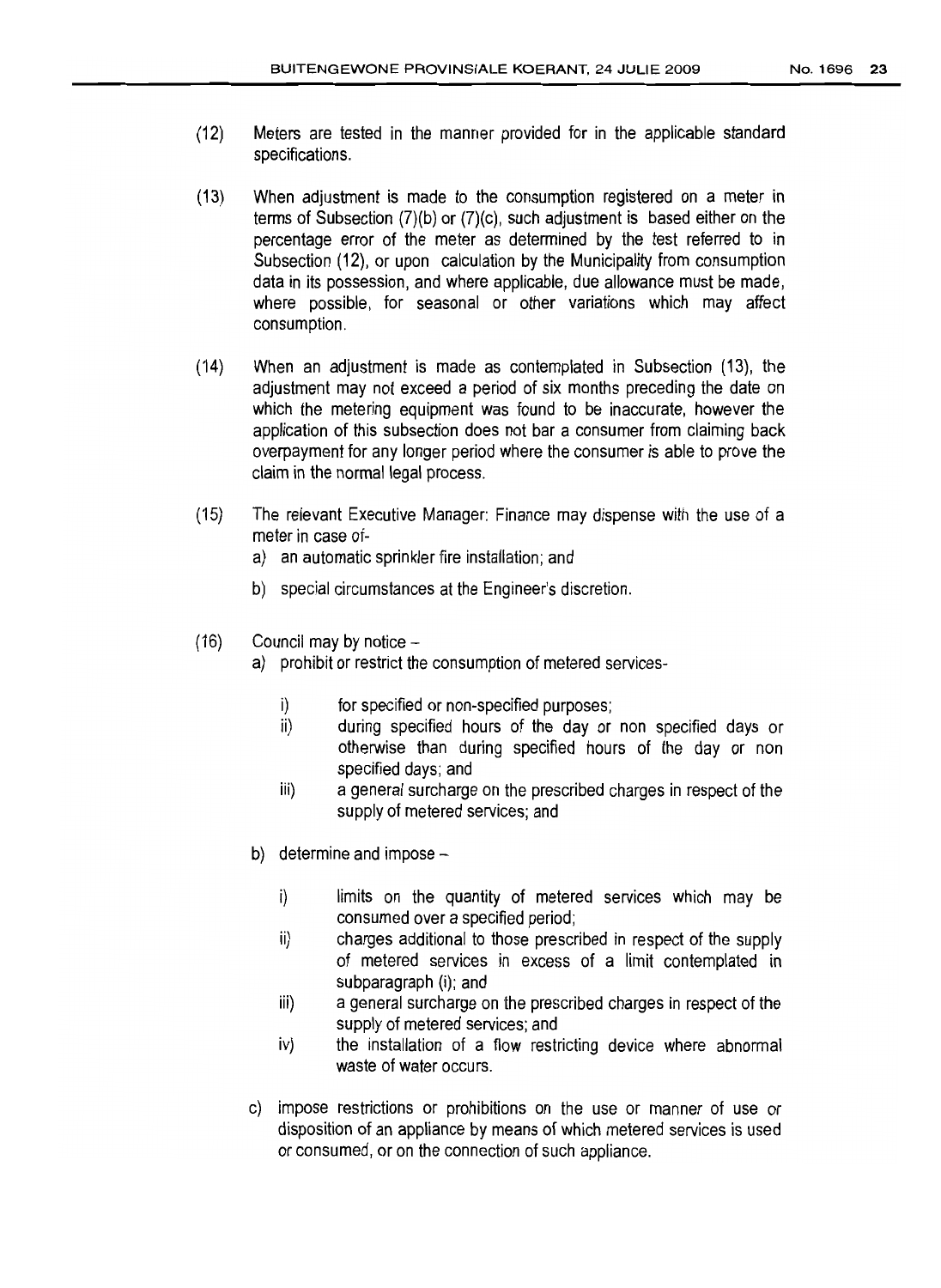- (17) Council may limit the application of the provisions of a notice contemplated by Subsection (16) to specified areas and classes of account holders, premises and activities, and may provide for the Executive Manager: Finance: Electricity and Energy to permit deviations and exemptions from, and the relaxation of any the provisions on such grounds as he and she deem fit.
- (18) To ensure compliance with a notice published in terms of Subsection (16), the relevant Executive Manager: Finance may take, or by written notice require an account holder at the account holder's expense to take, such measures, including the installation of measuring devices and devices for restricting the flow of metered services as may be necessary.
- (19) In addition to the person by whose act or omission a contravention of or failure to comply with the terms of a notice published in terms of Subsection (16) is actually committed, an account holder in respect of the premises to which metered services are supplied ins presumed also to have committed the contravention or to have so failed to comply, unless evidence is adduced that the account holder had taken all reasonable steps to prevent such a contravention or failed to comply by any other person, however, the fact that the account holder issued instructions to the other person shall not itself be accepted as sufficient proof that the account holder took all such reasonable steps.
- (20) The provisions of this section also apply in respect of metered services supplied directly by Council to account holders outside its area of jurisdiction, notwithstanding anything to the contrary in the conditions governing such supply, unless otherwise specified in the notice published in terms of Subsection (16).
- (21) If such action is necessary as a matter of urgency to prevent waste of metered services, refuse of sewerage, damage to property, danger to life, or pollution of water, the relevant Executive Manager: Finance may
	- a) without prior notice disconnect the supply of metered services to any premises; and
	- b) enter upon such premises and do such emergency work, at the account holder's expense, as he or she may deem necessary, and in addition by written notice require the account holder to do within a specified period such further work as the relevant Executive Manager: Finance may deem necessary.
- (22) Before any metered or pre-paid metered supplies which have been disconnected or restricted for non-payment is restored, an account holder must pay all fees and charges as determined by Council, from time to time.
- (23) The relevant Executive Manager: Finance may, at the written request of an account holder and on the dates requested by the account holder-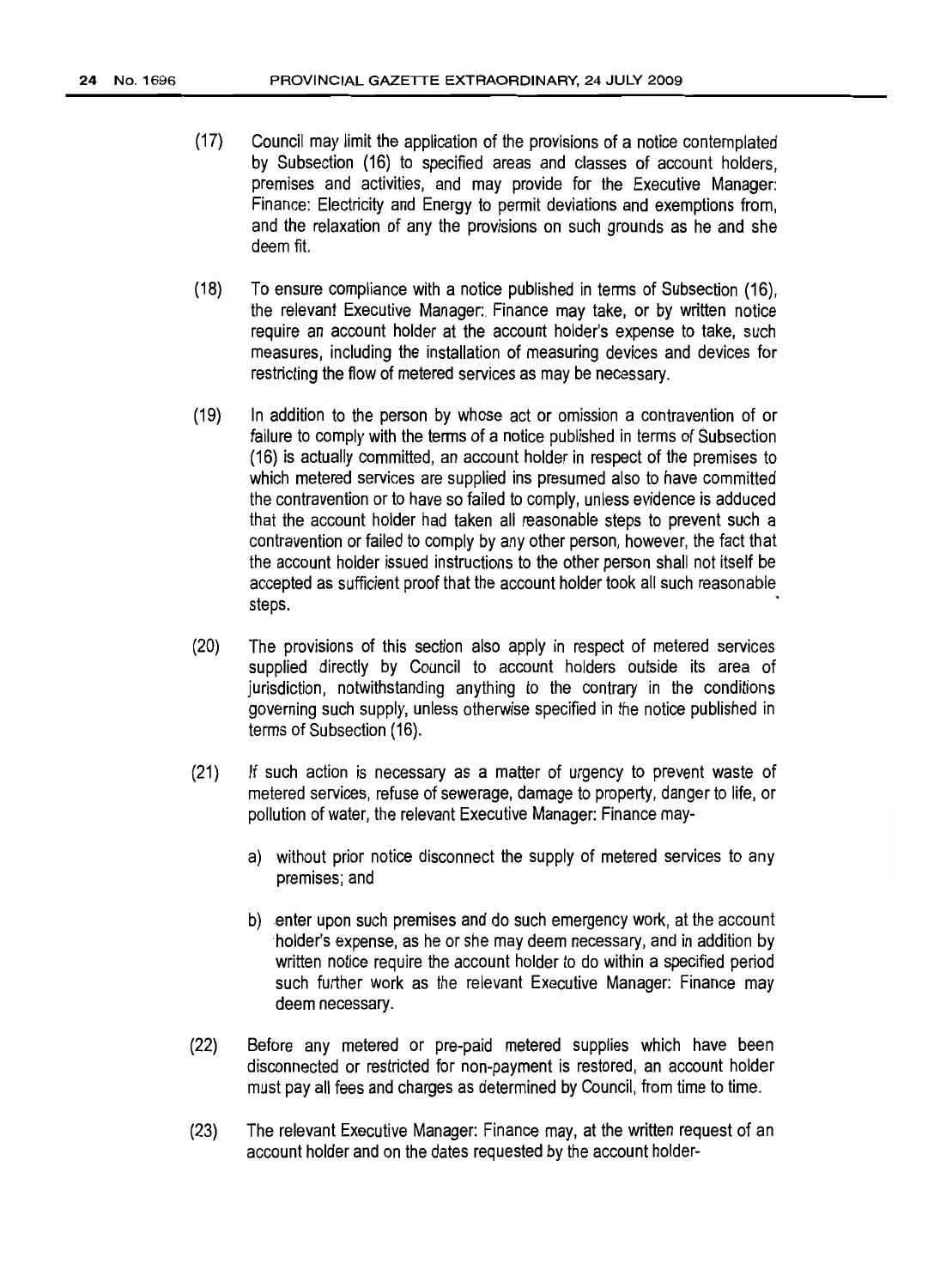- a) disconnect the supply of metered services to the account holder's premises; and
- b) restore the supply, and the account holder must be fore the metered services is restored pay the prescribed charge for the disconnection and restoration of his/her supply of metered services.
- (24) After disconnection of non-payment of an account or a contravention of any provision of these by-laws, the prescribed fees must be paid before reconnection is made.
- (25) The following apply to the reading of credit meters:
	- a) unless otherwise prescribed, credit meters are normally read at intervals of approximately one month and the fixed or minimum charges due in terms of the tariff are assessed accordingly and Council is not obliged to effect any adjustments to such charges;
	- b) if forany reason the credit meter cannot be read, Council may render an estimated account, and estimated consumption must be adjusted in a subsequent account in accordance with the consumption actually consumed;
	- c) when an account holder vacates a property and a final reading of the meter is not possible, an estimation of the consumption may be made and the final account rendered accordingly;
	- d) if a special reading of the meter is desired by a consumer, this may be obtained upon payment of the prescribed fee; and
	- e) if any calculating, reading or metering error is discovered in respect of any account rendered to a consumer
		- i) the error must be corrected in subsequent accounts;
		- ii) any such correction applied only in respect of accounts for a period of six months preceding the date on which the error in the accounts was discovered,
		- iii) the correction is based on the actual tariffs applicable during the period; and
		- iv) the application of this section does not prevent a consumer from claiming back overpayment for any longer period where the consumer is able to prove the claim in the normal legal process.
- (26) The following apply to prepayment metering:
	- a) no refund of the amount tendered for the purchase of electricity or water credit is given at the point of sale after initiation of the process by which the prepayment meter token is produced;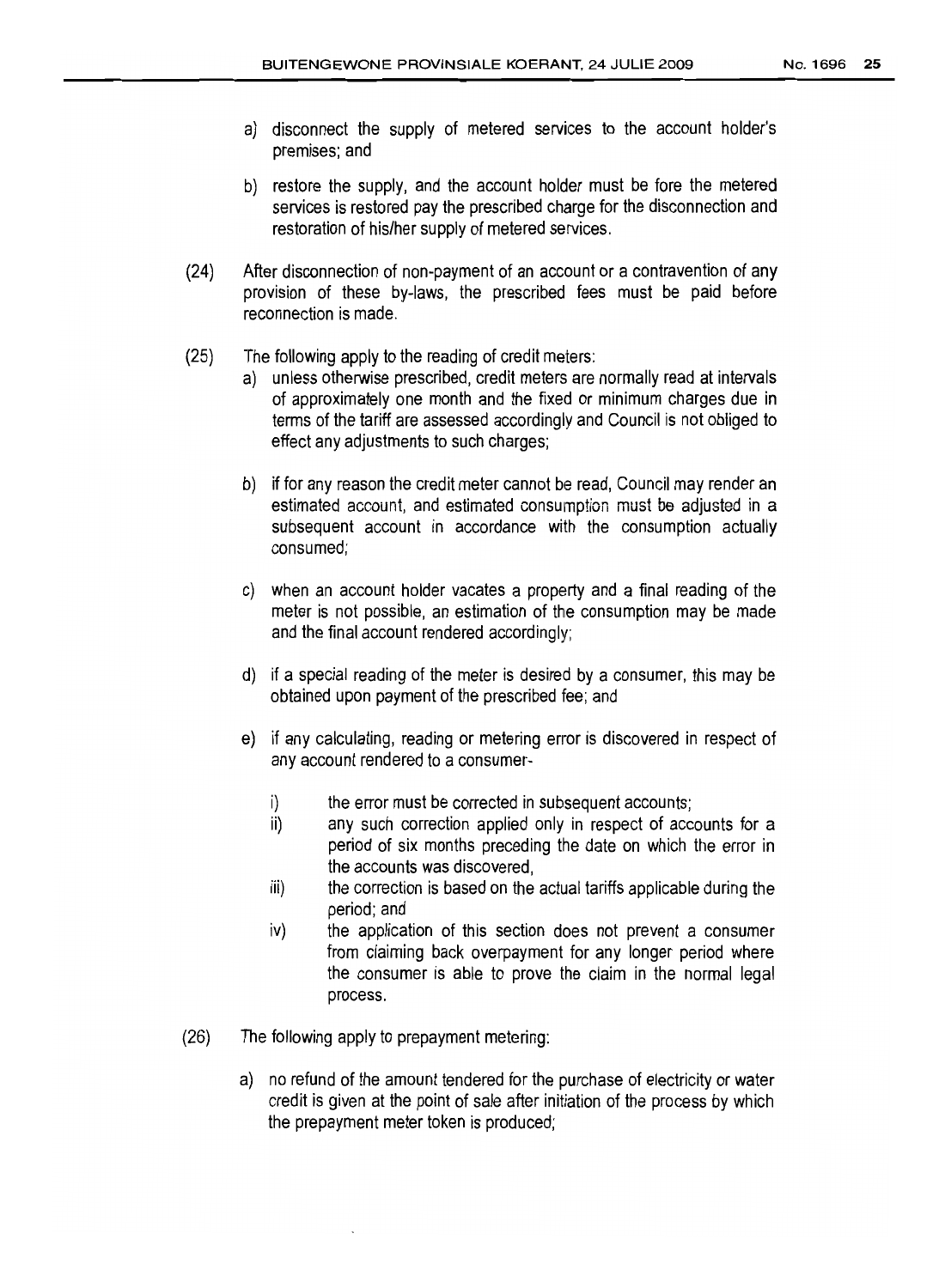- b) copies of previously issued tokens for the transfer of credit to the prepayment meter may be issued at the request of the consumer;
- c) when an account holder vacates any premises where a prepayment meter is installed, no refund for the credit remaining in the meter is made to the owner by Council;
- d) Council is not liable for the reinstatement of credit in a prepayment meter lost due to tampering with, or the incorrect use or the abuse of, prepayment meters or tokens;
- e) where an account holder is indebted to Council for any rates, metered services, other municipal charges, levies, fees, fines, interest, taxes or any other amounts payable arising from any other liability or obligation, Council may deduct a percentage from the amount tendered to offset the amount owing to Council; and

#### 14. **RESALE OF WATER OR ELECTRICITY**

- (1) No account holder who is supplied with metered services in terms of these by-laws may sell or supply water or electricity, supplied to the account holder's premises under an agreement with Council, to any other person or persons for such use upon any premises other than those in respect of which such agreement is made,. or permit of such resale or supply to be made, unless provision has been made therefore in a special agreement or unless prior permission from Council to do so has been obtained.
- (2) If Council grants the permission referred to in Subsection (1), it may stipulate the maximum price at which the water or electricity maybe sold and impose such other conditions as it may deem fit.
- (3) Permission referred to in Subsection (1) may withdraw atany time.
- (4) Where water or electricity is resold for use on the same premises, such resale must be in accordance with the tariff and subject to such conditions as Council may decide.

#### PART 4

#### **INDIGENCE RELIEF MEASURES**

#### **15. REQUIREMENTS FOR INDIGENCE RELIEF**

- (1) To qualify for indigence relief, the following requirements must be met:
	- a) the applicant must be an account holder;
	- b) the applicant must, before a date determined by Council, apply as determined by Council from time to time, to be granted the status as poor household, and for these purposes must-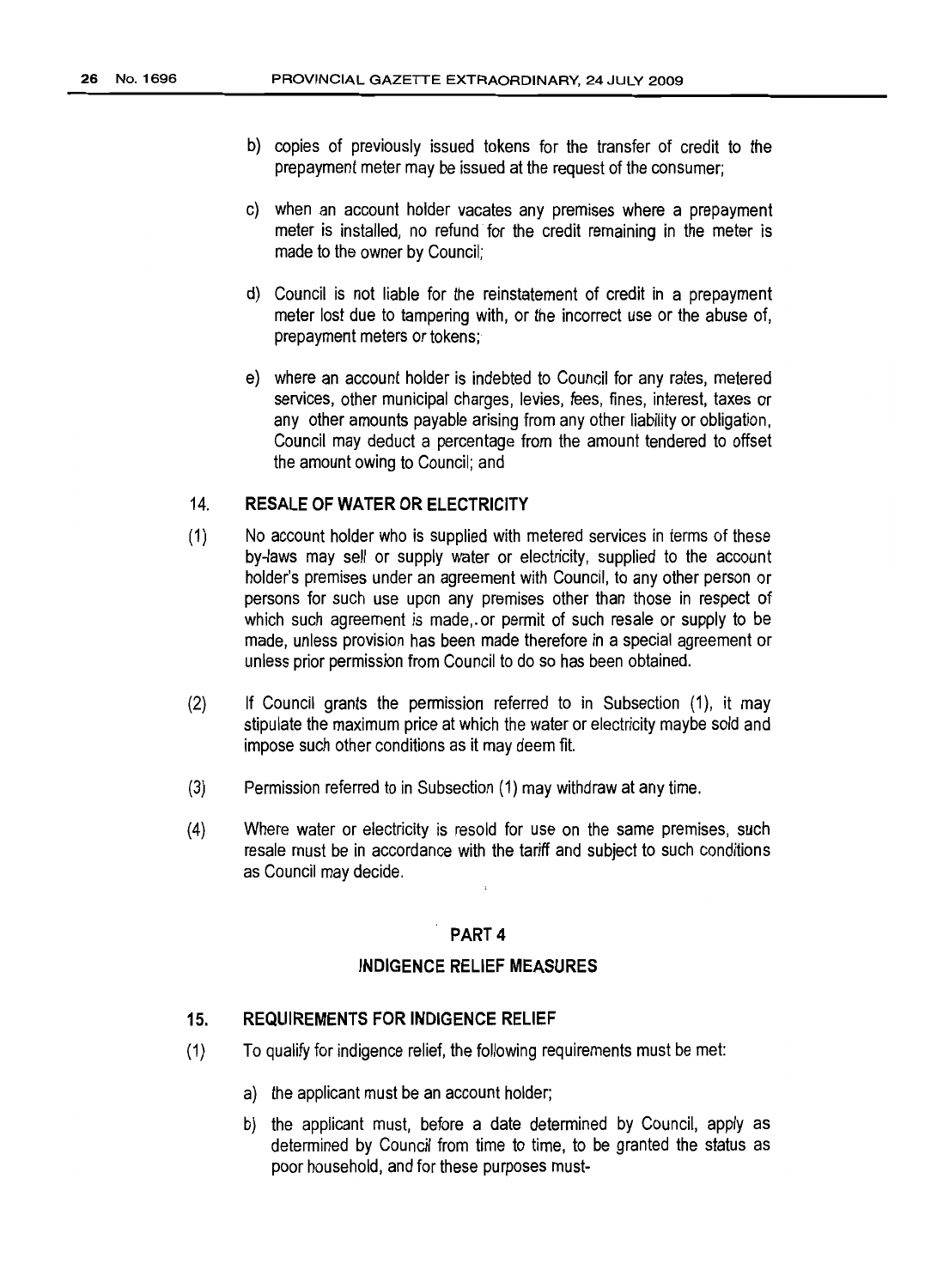- i) complete and sign the prescribed forms; and
- ii) provide any other documentation as may be required by Council from time to time:
- c) the applicant may not be the owner of more than one residential property and he or she must occupy the property; and
- d) the collective household income may not exceed the amount determined byCouncil in terms of Subsection (2).
- e) the current limited supply wilt be set out at 20 ampere circuit breaker and the prepaid dispenser at each home will e set accordingly.
- (2) For the purposes of determining the collective household income as contemplated in Subsection (1)(d), Council may stipulate an amount, or may determine a maximum amount based on anyone or more of the following:
	- a) consumption of water;
	- b) consumption of electricity; or
	- c) the municipal valuation of the property, which valuation may notexceed the value determined byCouncil from time to time.
- (3) In the instance where the account holder is deceased, the existing and future account of the household must be accepted under the indigence relief measures, on condition that only the surviving spouse or dependent children may apply or benefit.
- $(4)$  For the purpose of Subsection  $(1)(C)$  vacant the land does not qualify as a property.

#### **16. CREDIT GIVEN**

- (1) Households which qualify forindigence relief measures may receive a credit for some or all of the following:
	- a) a quantity of electricity, as determined by Council from time to time;
	- b) a quantity of water, as determined by Council from time to time;
	- c) the refuse removal charges, as determined byCouncil from time to time.
	- d) the sewerage charges, as determined byCouncil from time to time;
	- e) rates, as determined by Council; or
	- any other services fees, taxes or charqes over and above the rendered services.
- (2) Council has the right to visit the property mentioned in these by-laws at any reasonable time to the purposes of auditing or inspection.
- (3) The normal rates, fees and charges and the requirement to pay an account will apply should a household account exceed the credit given.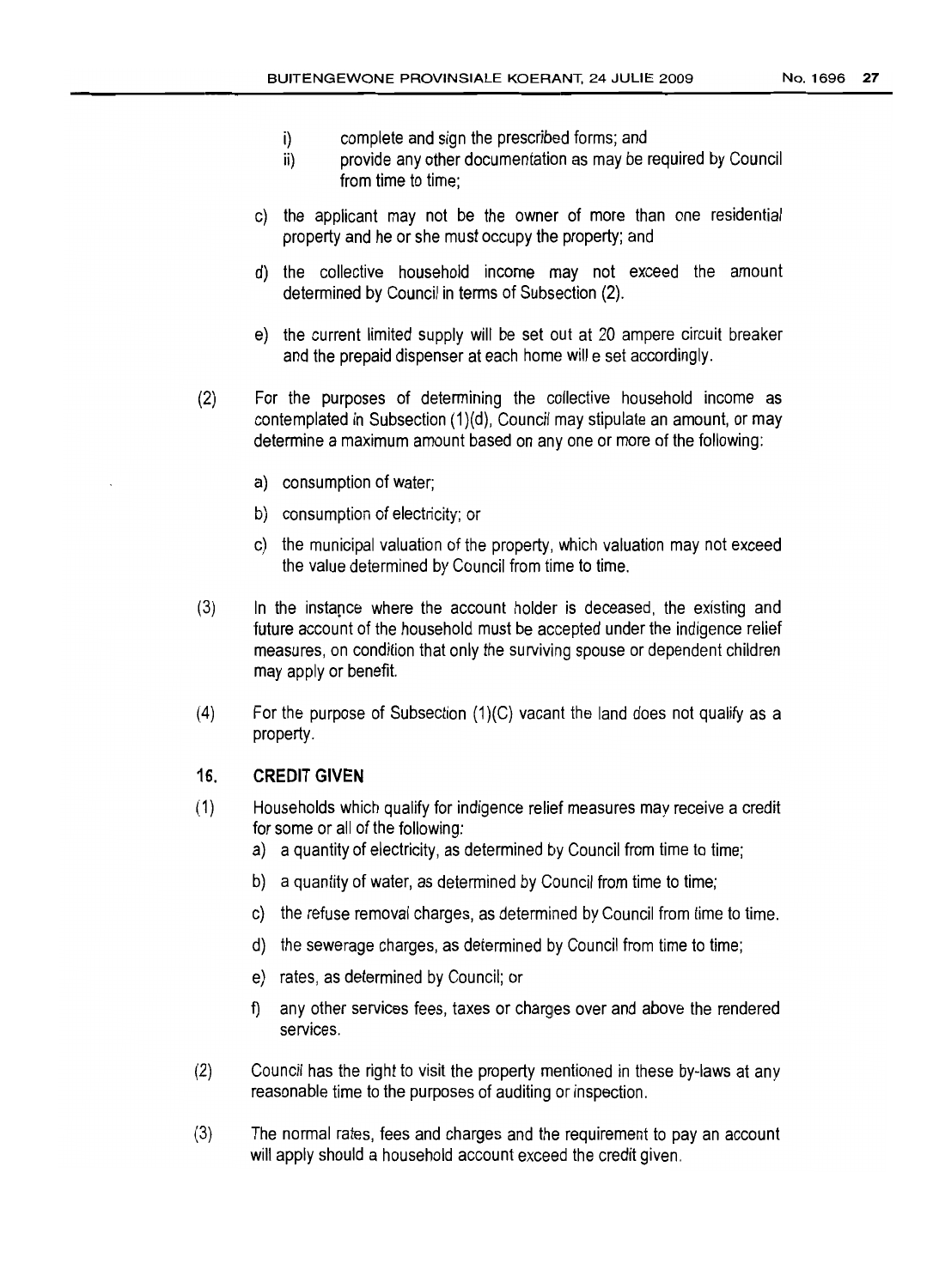# CHAPTER 3 **TARIFFS**

#### PART 1

### **GENERAL PRINCIPLES, CALCULATION OF TARIFFS FOR MAJOR SERVICES**

## **17. GENERAL PRINCIPLES**

- (1) The Council adopts, subject to Subsection (13), Sections 20 and 21, a twopart tariff structure consisting of a fixed availability charge coupled with a charge based on consumption.
- (2) In setting its annual tariffs the Council must at all times take due cognisance of the
	- a) tariffs applicable elsewhere in the economic region; and
	- b) impact which its own tariffs may have on local economic development.
- (3) With exception of the indigence relief measures approved by the municipality, service tariffs imposed by Council should be viewed as user charges and not as taxes, and the liability of the relevant consumer or user of the services to which such tariffs relate, to pay for such services, should not be considered as a relevant criterion.
- (4) The municipality must ensure that its tariffs are uniformly and fairly applied throughout the municipal area.
- (5) Tariffs forthe following services rendered bythe municipality, must as far as possible recover the expenses associated with the rendering of each service concerned, and, where feasible, generate a modest surplus as determined in each annual budget:
	- a) supply of electricity;
	- b) supply of water;
	- c) sanitation services, including seweraqe and waste water disposal services; and
	- d) refuse (solids waste) removal services.
- (6) A surplus contemplated in Subsection (5) must be applied in relief of property rates or for the future capital expansion of the service concerned, or both.
- (7) The tariff, which a particular consumer or user pays, must be directly related to the standard of service received and the quantity of the particular service used or consumed.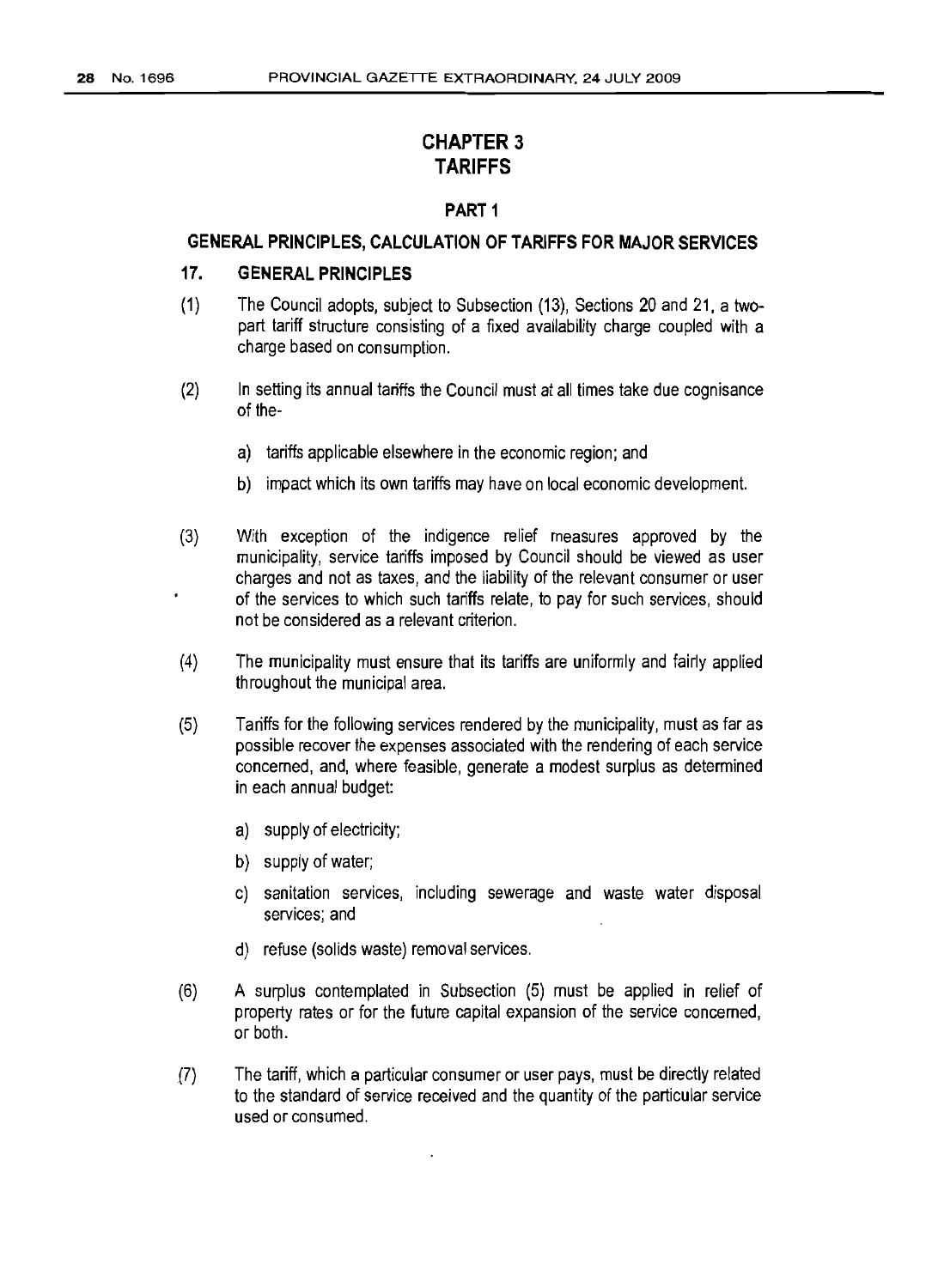- (8) The Municipality must annually review its indigence relief measures, as contemplated in Section 15 and 16, and must set out the
	- a) municipality's cost recovery policy in respect of the tariffs which it levies on registered indigents; and
	- b) the implications of such policy for the tariffs which it imposes on other users and consumers in the municipal region.
- (9) a) the Municipality's tariffs policy must be transparent.
	- b) the extent to which there is cross-subsidisation between categories of consumers or users must be evident to all consumers or users of the service in question.
- (10) The Municipality undertakes to
	- a) ensure that its tariffs are explained to and understood by all consumers and users affected by these By-laws;
	- b) render its services cost effectively in order to ensure the best possible cost of service delivery,
- (11) In the case of the directly measurable services, namely electricity and water, the consumption of such services must be properly metered by the municipality, and meters must be read, wherever circumstances reasonable permit, on a monthly basis, and the charges levied on consumers must be proportionate to the quantity of the service which they consume.
- (12) Council has for each property determined the availability charge set out which charge is payable monthly, in respect of each service specified.
- (13) In considering the costing of its water, electricity and sewerage services, the municipality must take due cognisance of the high capital cost of establishing and expanding such services, and of the resultant high fixed costs, as opposed to variable cost of operating these services.
- (14) a) the municipality's tariffs forelectricity services are determined to ensure that those consumers who are mainly responsible for peak demand, and therefore for the incurring by the municipality of the associated demand charges from Eskom, have to bear the costs associated with these charges.
	- b) for the purposes of paragraph (a), the municipality must install demand meters to measure the maximum demand of such consumers during certain periods.
	- c) such consumers must pay the relevant demand charge as well as a service charge directly related to their actual consumption of electricity during the relevant metering period.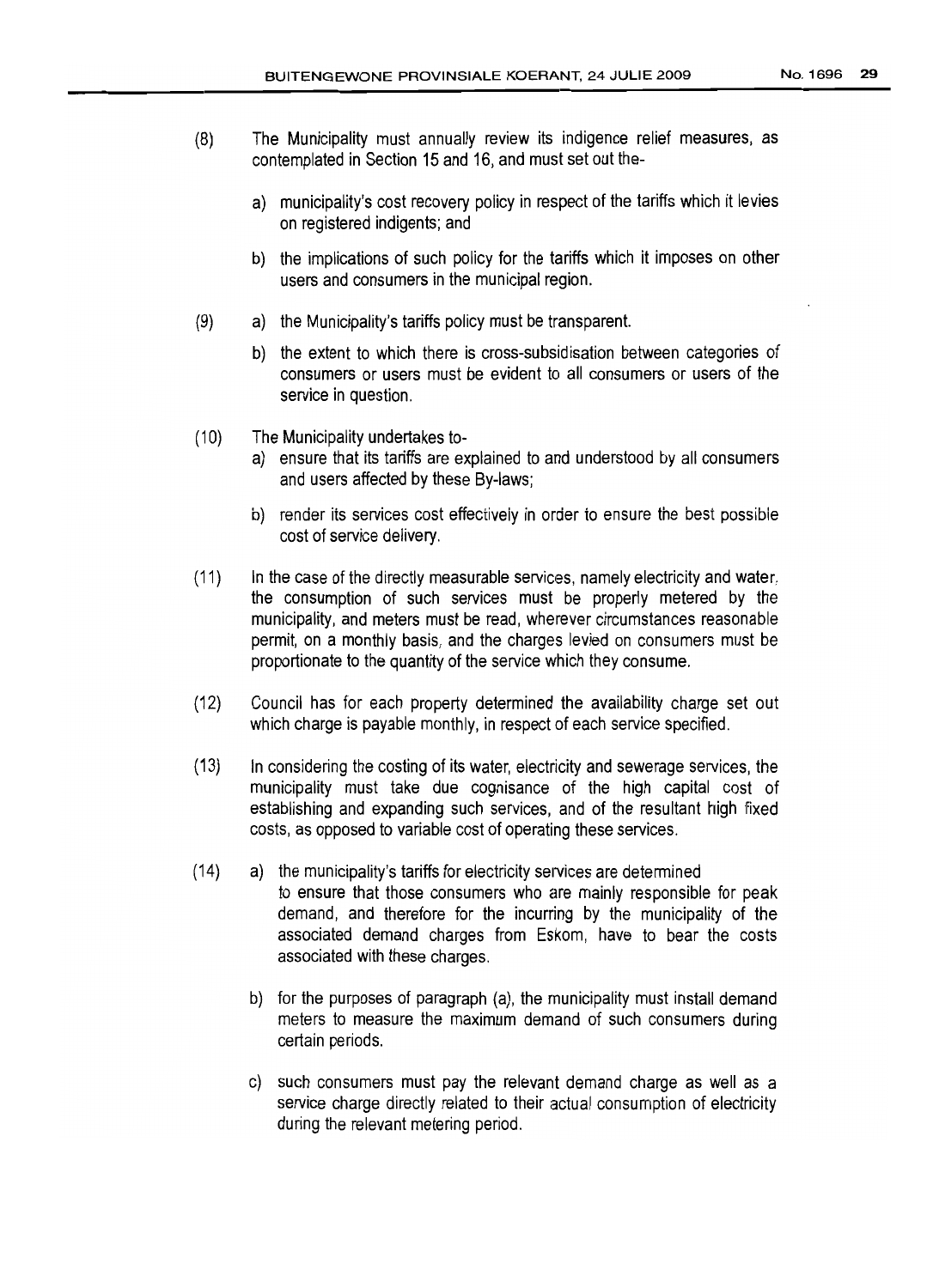#### **18. CALCULATION OF TARIFFS FOR MAJOR SERVICES**

- $(1)$ In order to calculate the tariffs which must be charged for the supply of services contemplated in Section 17(5), the municipality must identify all the costs of operation of undertakings concerned, including specifically the following:
	- a) cost of bulk purchases in the case of water and electricity;
	- b) distribution costs;
	- c) distribution losses in the case of electricity and water;
	- d) depreciation expenses;
	- e) maintenance of infrastructure and other fixed assets;
	- f) administration and service costs, including
		- i) service charges levied by other departments such as finance, human resources and legal services;
		- ii) reasonable general overheads, such as the costs associated with the office of the Municipal Manager;
		- iii) adequate contributions to the provisions for bad debts and obsolescence of stock; and
		- iv) all other ordinary operating expenses associated with the service concerned including, in the case of the electricity service, the cost of providing street lighting inthe municipal area.
	- g) the intended surplus to be generated for the financial year, such surplus to be applied
		- i) as an appropriation to capital reserves;
		- ii) generally in relief of rates and general services; or
		- iii) as an appropriation to capital reserves and generally in relief of rates and general services; and
	- h) the cost of indigence relief measures.
- (2) In case of a rezoning and/or subdivision which might lead to densification, the applicant be held responsible for the upgrading of water and sanitation services over and above the main services contribution.

#### PART 2

#### **STRUCTURE OF TARIFFS FOR MAJOR SERVICES, MINOR TARIFFS**

#### **19. STRUCTURE OF TARIFFS**

- (1) The Municipality must
	- a) provide the first 50 kilowatt-hours of electricity per month and the first 10 kilolitre of water per month free charge to a consumer who have registered as an indigent in terms of Section  $15(1)$ (b); and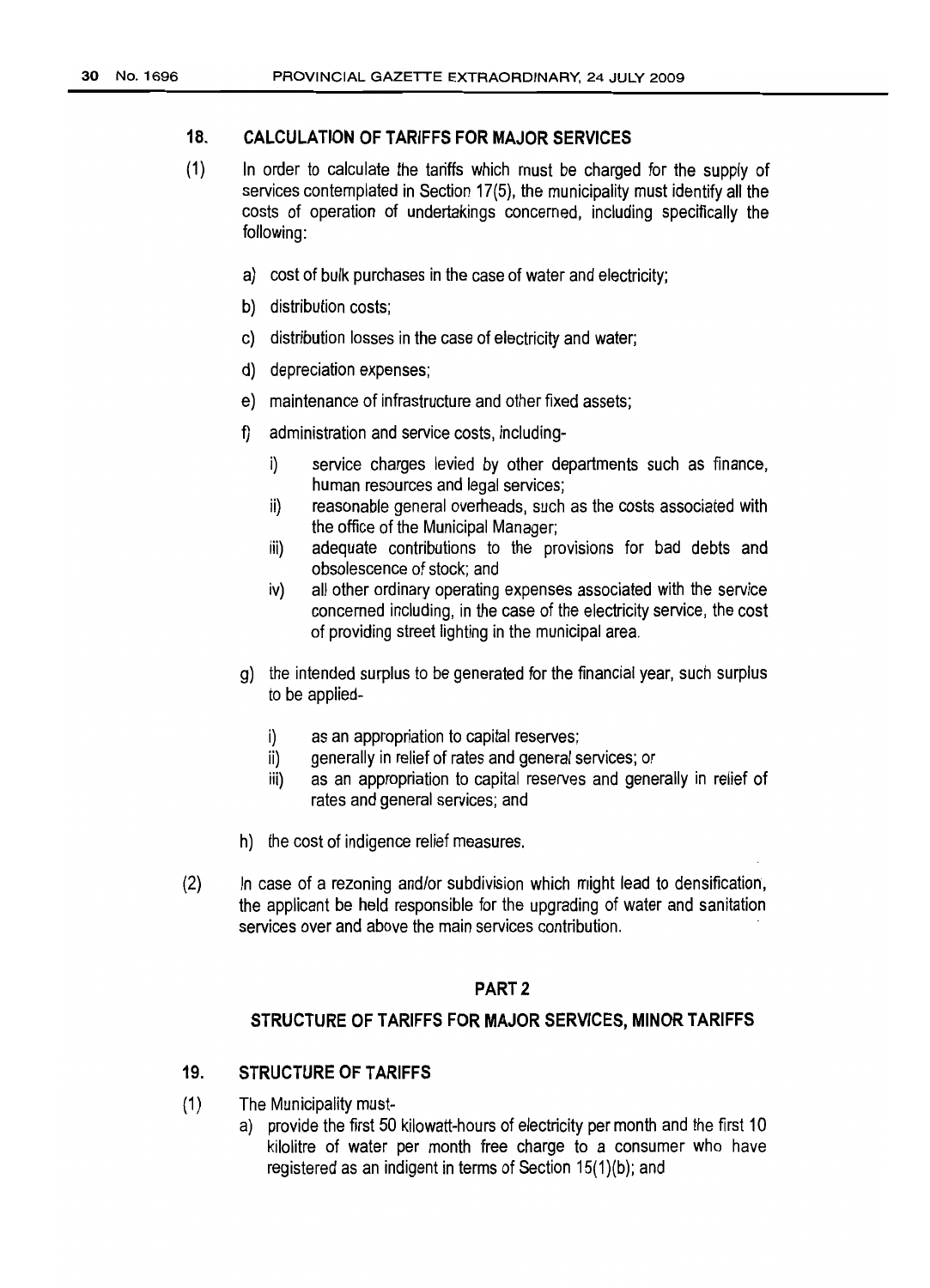- b) consider relief in respect of the tariffs for sewerage and refuse removal for such registered indigent to the extent that the Council deems such relief affordable in terms of each annual budget, however, such relief may not be less than a discount of 50% on the monthly amount billed for the service concerned
- (2) The tariff for a pre-paid meter is the same as the ordinary consumption tariffs levied on the category of consumer concerned, and no availability charge is levied on a property where a pre-paid meter has been installed.

#### **20. ELECTRICITY**

- (1) The various categories of electricity consumers, are charged at the applicable tariffs, as approved by Council in each annual budget.
- (2) Tariff adjustments are effective from 1July each year or as soon as possible thereafter.

#### 2'1. **WATER**

- (1) The categories of water consumers as setout in Subsection 5, are charged at the applicable tariffs, as approved by Council n each annual budget.
- (2) Tariff adjustments are effective from 1July each year,
- (3) The tariff levied for domestic consumption of water escalates according to the volume of water consumed, and the tariff for domestic consumption is based on a monthly consumption of  $$ 
	- a) up to 6 kilolitres, for non-indigents;
	- b) more than 6 kilolitres, but less than 10 kiloliters;
	- c) more than 10 kilolitres, but less than 40 kilolitres;
	- d) more than 40 kilolitres.
- (4) The tariff for non-domestic water consumption is based on a single tariff per kilolitre consumed, irrespective of the volume of consumption concerned.
- (5) Categories of consumers and charges are as follows:
	- a) a domestic water consumer registered as an indigent with the municipality must receive free the first six kilolitre of water consumed per month, thereafter a stepped tariff per kilolitre as determined by Council is applicable on metered water consumption.
	- b) all other domestic consumers are charged for actual water consumption at a stepped tariff per kilolitre as determined by the Council.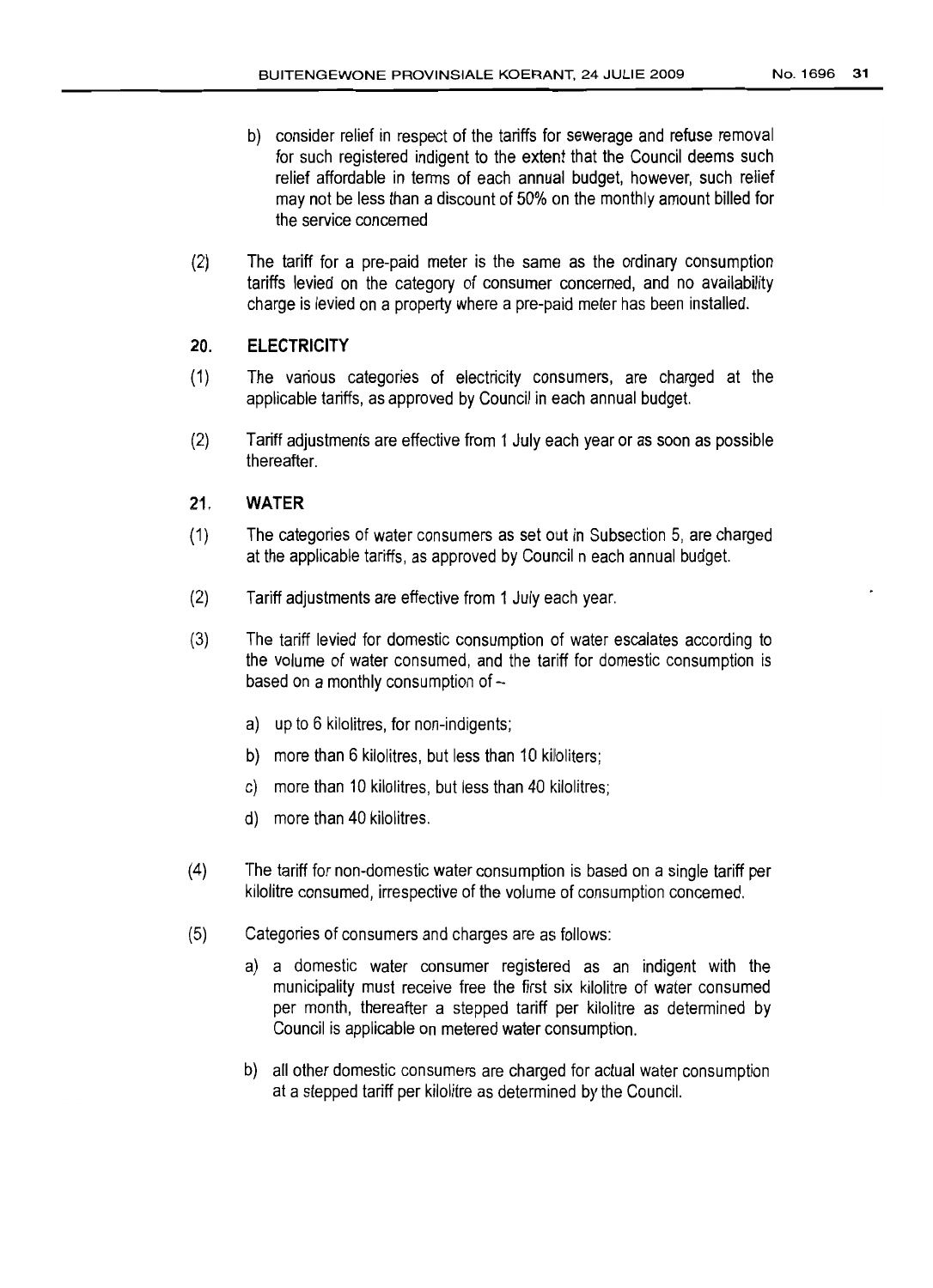- c) the tariff applicable to domestic consumption of water may not exceed 75% per kilolitre of the tariff applicable to other consumers, and all other consumers, including businesses, industries and institutional consumers, must pay the tariff as contemplated in Subsection (4).
- d) a basic charge per water meter, as determined by Council, is charged on a water consumer, except a registered indigent and a consumer using a prepaid meter.

#### 22. **REFUSE REMOVAL**

- (1) The categories of refuse removal users as set out in Subsection (3) are charged at the applicable tariffs, as approved by Council in each annual budget.
- (2) Tariff adjustments are effective from 1 July each year.
- (3) A separate fixed monthly refuse removal charge applies to each of the following categories of users, based on the costs of the service concerned:
	- i) Domestic and other users, where refuse is removed by Council once weekly; and
	- ii) Business and other users, where refuse is removed by Council twice weekly;
	- iii) Business and other users, where refuse is removed by Council thrice weekly; and
	- iv) Business and other bulk consumers.
- (3) A registered indigent may receive such discount on this charge as Council deems affordable when approving each annual budget, which discount may not be less than 50% of the monthly amount billed as a refuse removal charge.

#### 23. **SEWERAGE**

- (1) The categories of sewerage users as set out in Subsection (3) are charged per month at the applicable tariff as approved by Council in each annual budget.
- (2) Tariff adjustments are effective from 1 July each year.
- (3) Categories of users and charges are:
	- a) an availability charge is charged per month for an undeveloped erf, irrespective of its permitted or intended use.
	- b) a fixed monthly charge based on the costs of the service, is charged for bucket removal for a domestic user, however, a registered indigent may receive such discount on this charge as Council deems affordable when approving each annual budget, which discount may not be less than 50% of the monthly amount billed for this service.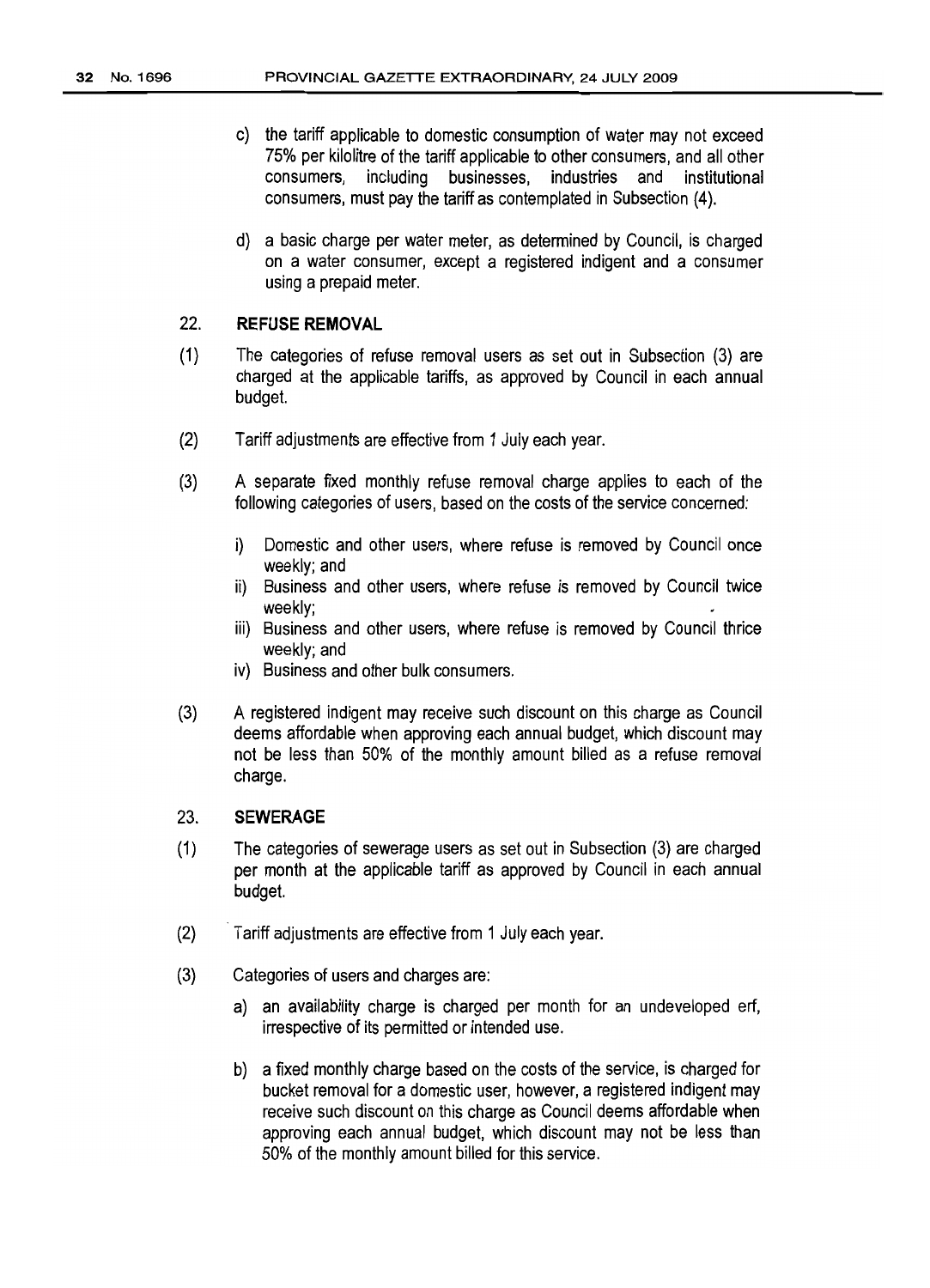- c) a fixed monthly charge based on the costs of the service is charge for a domestic user, however, a registered indigent may receive such discount on this charge as Council deems affordable when approving each annual budget, which discount may not be less than 50% of the monthly amount billed for this service.
- d) an effluent fee is payable by a factory and another industrial user where the wastewater emanating from such user requires special purification measures by the municipality, and the fee is based on the toxic content of the wastewater concerned and the costs of the purification.
- e) an effluent fee is payable by a service provider who dumps affluent which is collected by tanker from any sanitation system.

#### 24. **MINOR TARIFFS**

- (1) All minor tariffs are standardised within the municipal region.
- (2) All minor tariffs are approved by Council in each annual budget and are, when deemed appropriate by Council, subsidised by property rates and general revenues, particularly when the
	- a) tariffs prove uneconomical when charged to cover the cost of the service concerned;
	- b) cost cannot accurately be determined; or
	- c) tariff is designed purely to regulate rather than finance the user of the particular service or amenity.
- (3) Unless there are compelling reasons why such adjustment should not be effected, all minor tariffs over which the municipality has full control, and which are not directly related to the cost of a particular service, are adjusted annual at least in accordance with prevailing consumer price index.
- (4) The following services are subsidised services and the tariffs levied cover 50%, or as near a possible to 50%, of the annual operating expenses budgeted for the service concerned:
	- a) burial services and the provision of cemeteries; and
	- b) the provision of municipal sports and facilities for use against a fee.
- (5) The followinq services are considered as being community services and no tariffs are levied for their use:
	- a) a municipal swimming pool;
	- b) a municipal museum and art gallery;
	- c) the disposal of garden refuse at the municipal tip site;
	- d) a municipal reference library;
	- e) a municipal lending library, except for fines determined;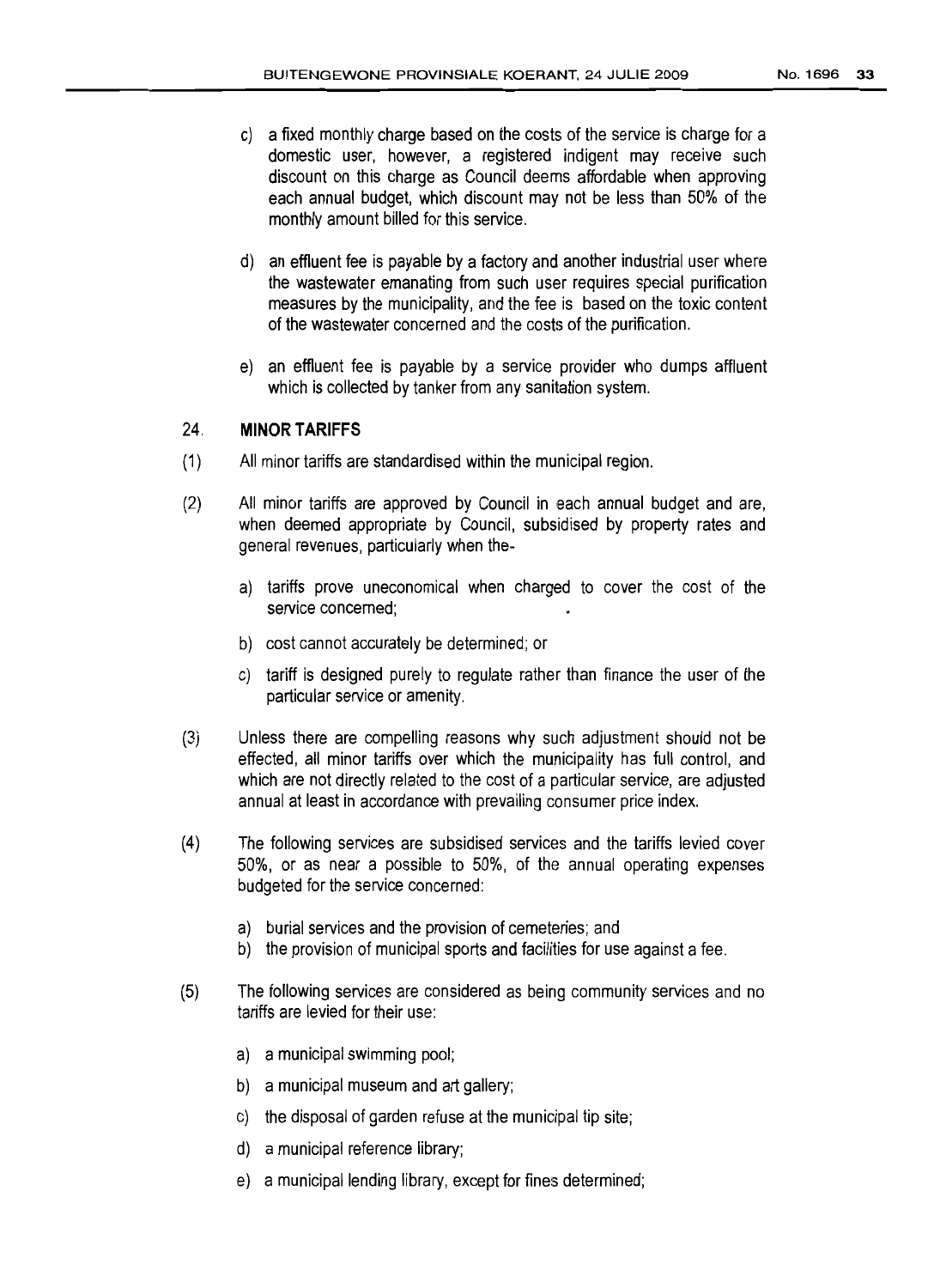- f) a municipal botanical garden, other park or open space;
- (6) The following services are considered as being economic services, and the tariffs levied cover 100%, or as near as possible to 100% of the budgeted annual operating expenses of the service concerned:
	- a) the maintenance of graves, gardens of remembrance and crematoria against payment of a fee;
	- b) the availability of a house against payment of a housing rental;
	- c) subject to Subsection (9), the use of a municipal hall and other premises against payment of a fee;
	- d) the supply of a building plan against payment of a fee;
	- e) the selling of
		- i) plastic refuse bags;
		- ii) the selling of refuse bins; and
		- iii) livestock and plants;
	- f) the cleaning of stands against payment of a fee;
	- g) the connection of electricity, water and sewerage against payment of a connection fee;
	- h) the photostating of copies against payment of a fee; and
	- $i)$  the issuing of a clearance certificate against payment of a fee.
	- j) the construction of a new driveway entrance from any street with precasted curbs.
- (7) The following charges and tariffs are considered as regulatory or punitive, and are determined as appropriate in each annual budget:
	- a) fines for lost or overdue library books;
	- b) advertising sign fees;
	- c) pound fees;
	- d) disconnection and reconnection fees of electricity and water;
	- e) penalty and other charges imposed in terms of Chapters 1 and 2; and
	- f) penalty charges for the submission of dishonoured, stale, post-dated or otherwise unacceptable cheques.
- (8) A market related rental is levied for the lease of a municipal property.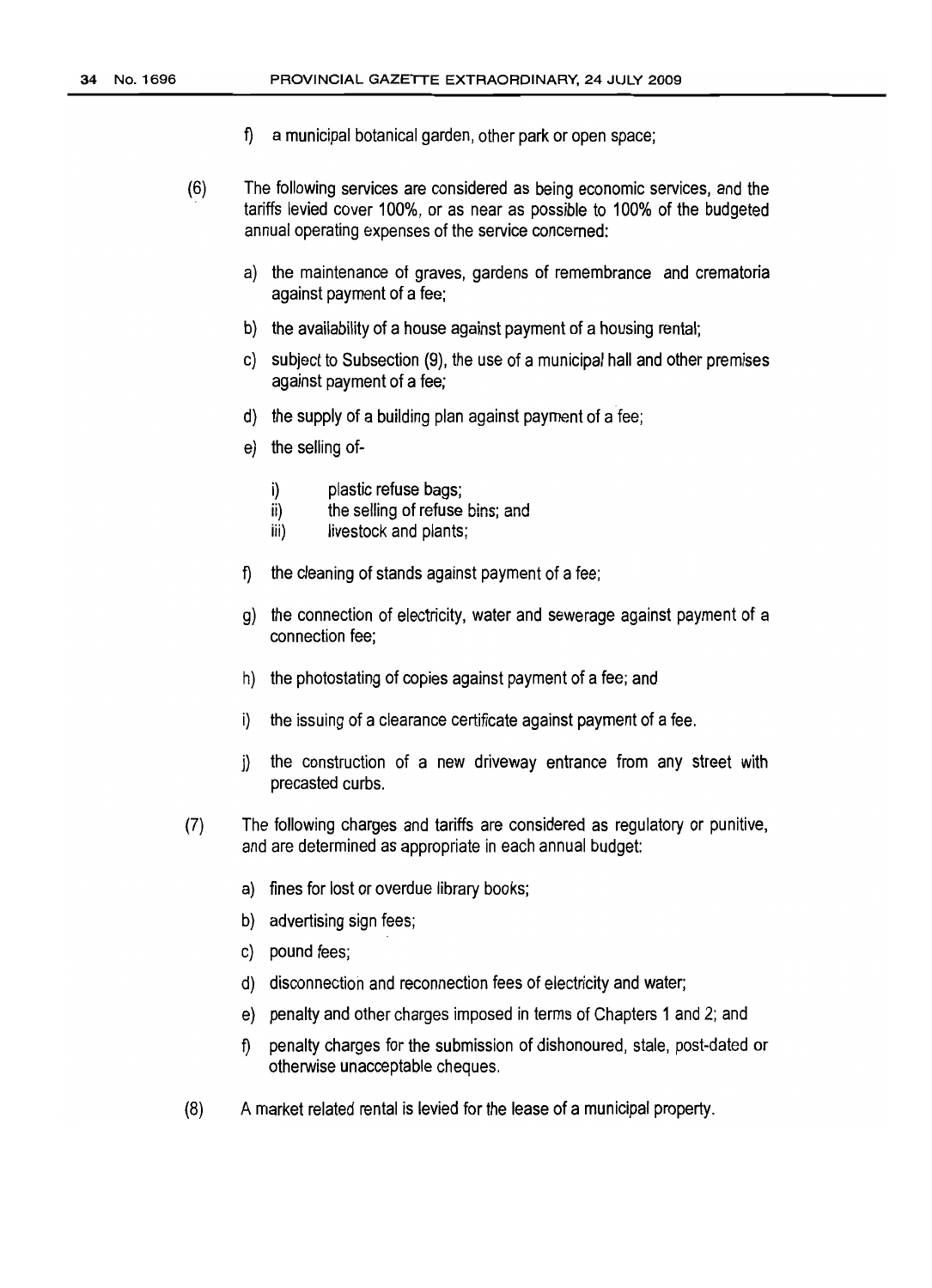- (9) If the Municipal Manager is satisfied, in the case of a rental for the use of a municipal hall and premises, that the hall or premises is required for nonprofit making process and for the provision of a service to the community, the Municipal Manager may waive the applicable rental.
- (10) The Municipal Manager must determine whether an indemnity or guarantee is to be lodged in each instance for rental of municipal hall, premises or sports field, and in so determining must be guided by the likelihood of the municipality's sustaining damages as a result of the use of the facilities concerned.
- (11) The costs of the democratic process in the municipality such as, but not limited to, all expenses associated with the political structures of the municipality, form part of the expenses to be financed from property rates and general revenues and are not included in the costing of the major services of the municipality.

#### CHAPTER 4

#### **RATES**

#### 25. **IMPOSITION OF RATES**

- (1) The Council must impose and imposes, as part of each annual operating budget component, a rate in the rand on the market value of all rateable property as recorded in the municipality's valuation roll and supplementary valuation roll.
- (2) When imposing the rate for each financial year, the Council must take property cognisance of the
	- a) aggregate burden of rates and service charges on property owners in the various categories of property ownership; and
	- b) extent to which this burden is or remains competitive with the comparable burden in other municipalities within the local economic region.

#### 26. **REBATES ON RATES**

- (1) The Council grant rebates in recognition of the following factors:
	- a) the inability of residential property owners to pass on the burden of rates, as opposed to the ability of the owners of business, commercial, industrial and certain other parties to recover such rates as part of the expenses associated with the goods or service which thy produce;
	- b) the need to accommodate indigents and less affluent pensioners;
	- c) the services provided to the community by public service organisations;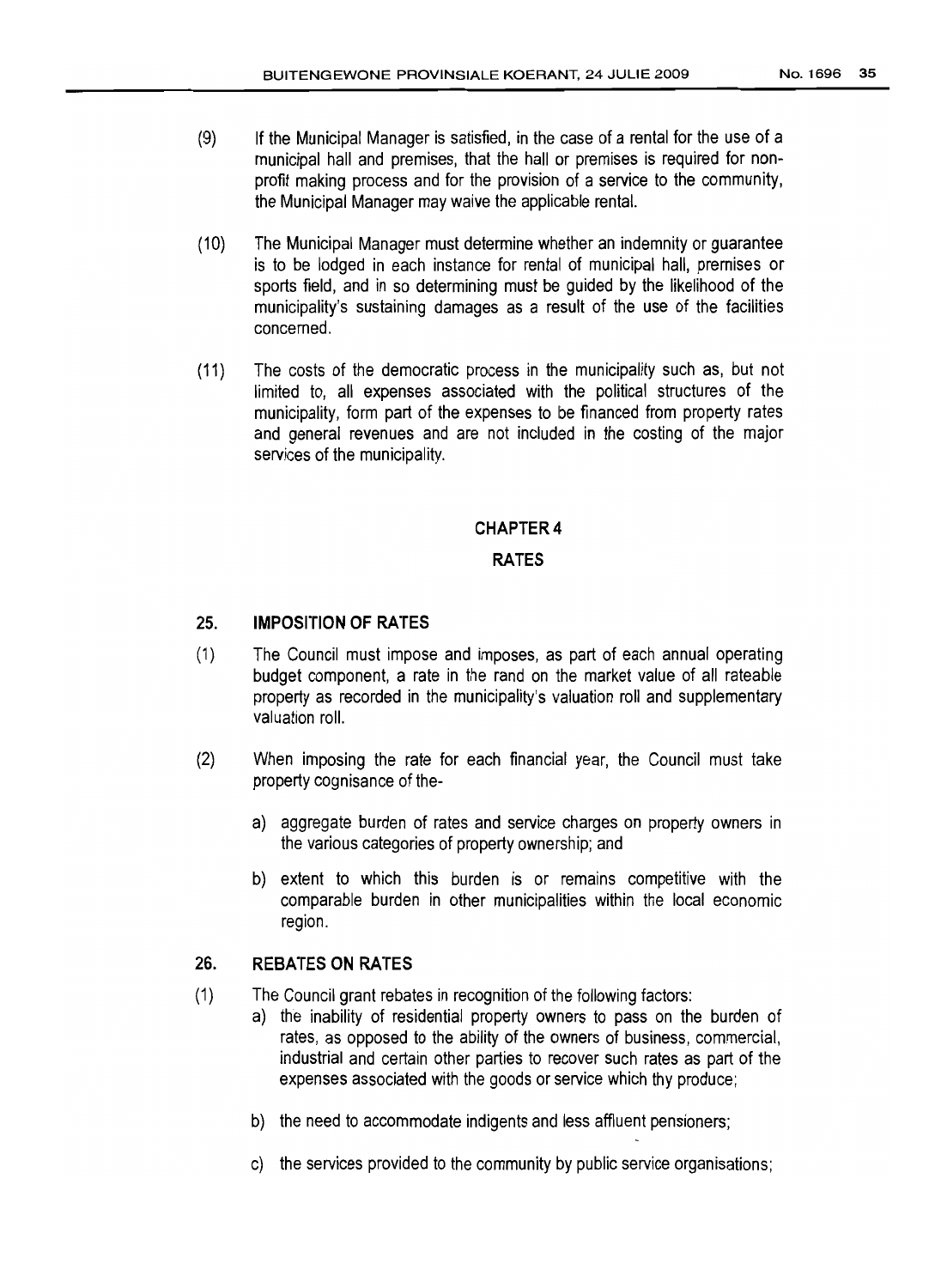- d) the value of agricultural activities to the local economy coupled with the limited municipal services extended to such activities, but also taking into account the municipal services provided to municipal residents who are employed in such activities;
- e) the need to preserve the cultural heritage of the local community;
- fj the need to encourage the expansion of public service infrastructure; and
- g) the indispensable contribution which property developers, especially in regard to commercial and industrial property development, make towards local economic development, and the continuing need to encourage such development.
- (2) The Municipal Manager must, subject to the Section 15(3) and 15(4) of the Municipal Property Rates Act, 2004 (Act 6 of 2004), ensure that rebates are indicated on the rates accounts submitted to each property.
- (3) In determining whether a property forms part of a particular category contemplated in Subsection (2), the municipality must have regard to the actual use to which the relevant property is put, and in the case of vacant land not specifically included in any of the categories, the permitted use of the property determines into which category it falls.
- (4) The rebates granted under Subsection (2) apply in addition to the provisions of Section 17(1)(h) of the Municipal Property Rates Act, 2004.
- (4) a) subject to the provision of Section 9 of the Municipal Property Rates Act, 2004, a property other than one referred to in Section 17(1 )(h)(i) of that Act, is rated on the value assigned to each component and receives the rebate applicable to such component.
	- b) where one component on average represents 90% or more of the property's actual use, such property must be rated as though it were used for that use only.

#### 27. **ADJUSTMENT OF RATES**

- (1) Where the rates levied on a particular property have been incorrectly determined, whether because of
	- a) an error or omission  $\mathfrak{c}_\mathbb{C}^*$  the part of the municipality;
	- b) false information provided by the property owner concerned; or
	- c) a contravention of the permitted use to which the property concerned may be put,

the rates payable must be appropriately adjusted for the period extending from the date on which the error or omission is detected back to the date on which taxes were first levied in terms of the current valuation roll.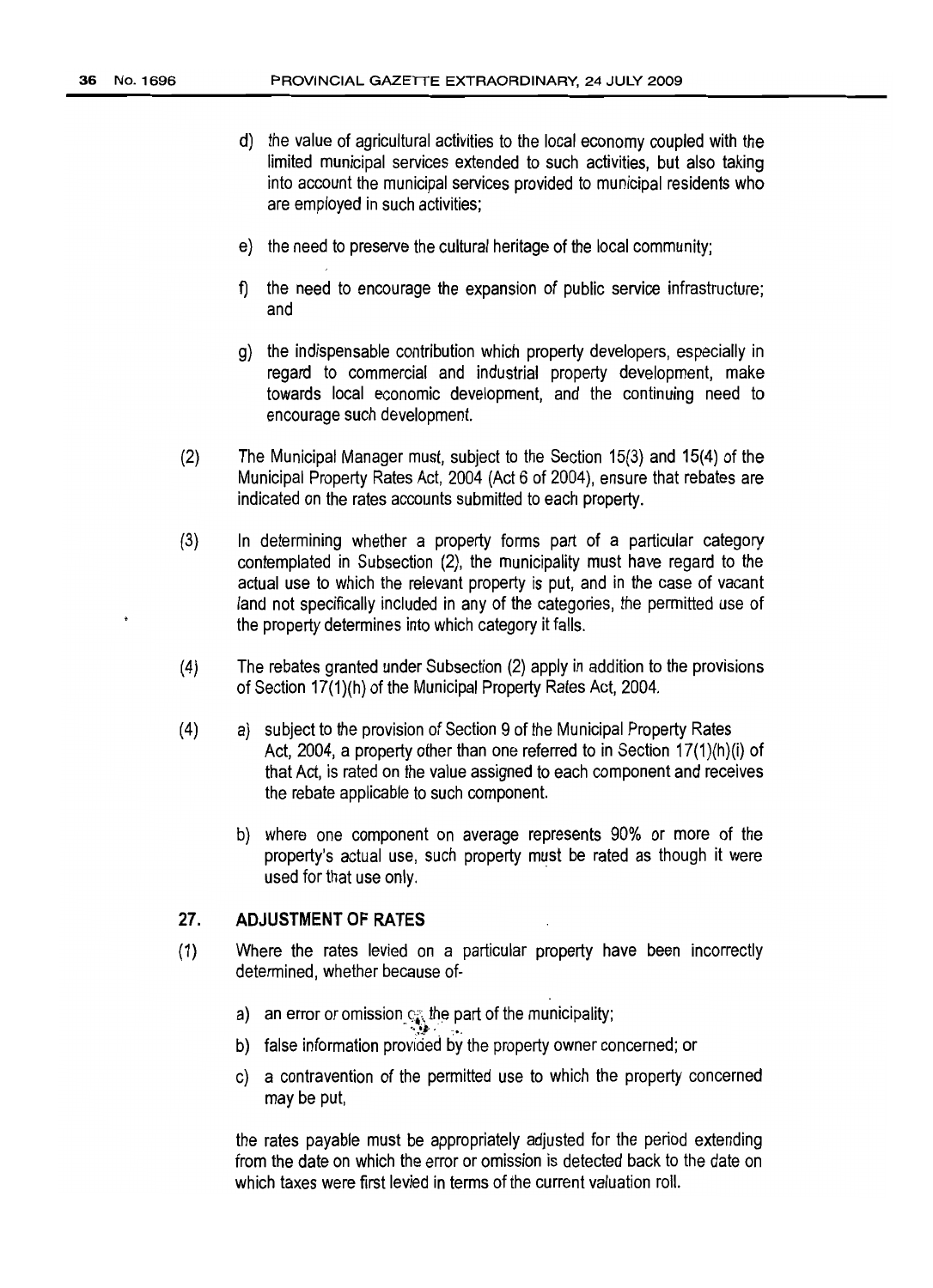(2) Where the error occurred as contemplated in Subsection (1)(b)or (c), interest on the unpaid portion of the adjusted rates payable must be levied at the maximum rate permitted by prevailing legislation.

#### 28. FREQUENCY OF VALUATIONS

Subject to the provisions of Sections 32 and 77 of the Municipal Property Rates Act, 2004 (Act 6 of 2004), the municipality must prepare a new valuation roll every four years and supplementary valuation rolls at least once per annum.

#### **CHAPTER 5**

#### ENFORCEMENT

### 29. COUNCIL'S POWERS TO RESTRICT OR DISCONNECT SUPPLY OF SERVICES

Council may, over and above the provisions of any other provisions in these by-laws restrict or disconnect the supply of water and electricity, or discontinue any other service to any premises if-

- a) an administration order is granted in terms of Section 74 of the Magistrates Court Act, 1944 (Act 37 of 1944), in respect of an account holder;
- b) an account holder of any service fails to comply with a condition of supply imposed by Council;
- c) an account holder obstructs the efficient supply of electricity, water or any other municipal services to another account holder;
- d) an account holder supplies such municipal services to any person who is not entitled thereto or permits such service to continue;
- e) an account holder causes a situation which is dangerous or a contravention of relevant legislation; or
- f) an account holder is placed under provisional registration, liquidation or judicial management, or commits an act of insolvency in terms of the Insolvency Act 1936 (Act 24 of 1936).

#### 30. TAMPERING, UNAUTHORISED CONNECTIONS AND RECONNECTIONS AND IMPROPER USE

(1) Council reserves the right to monitor the service network for signs of tampering or irregularities.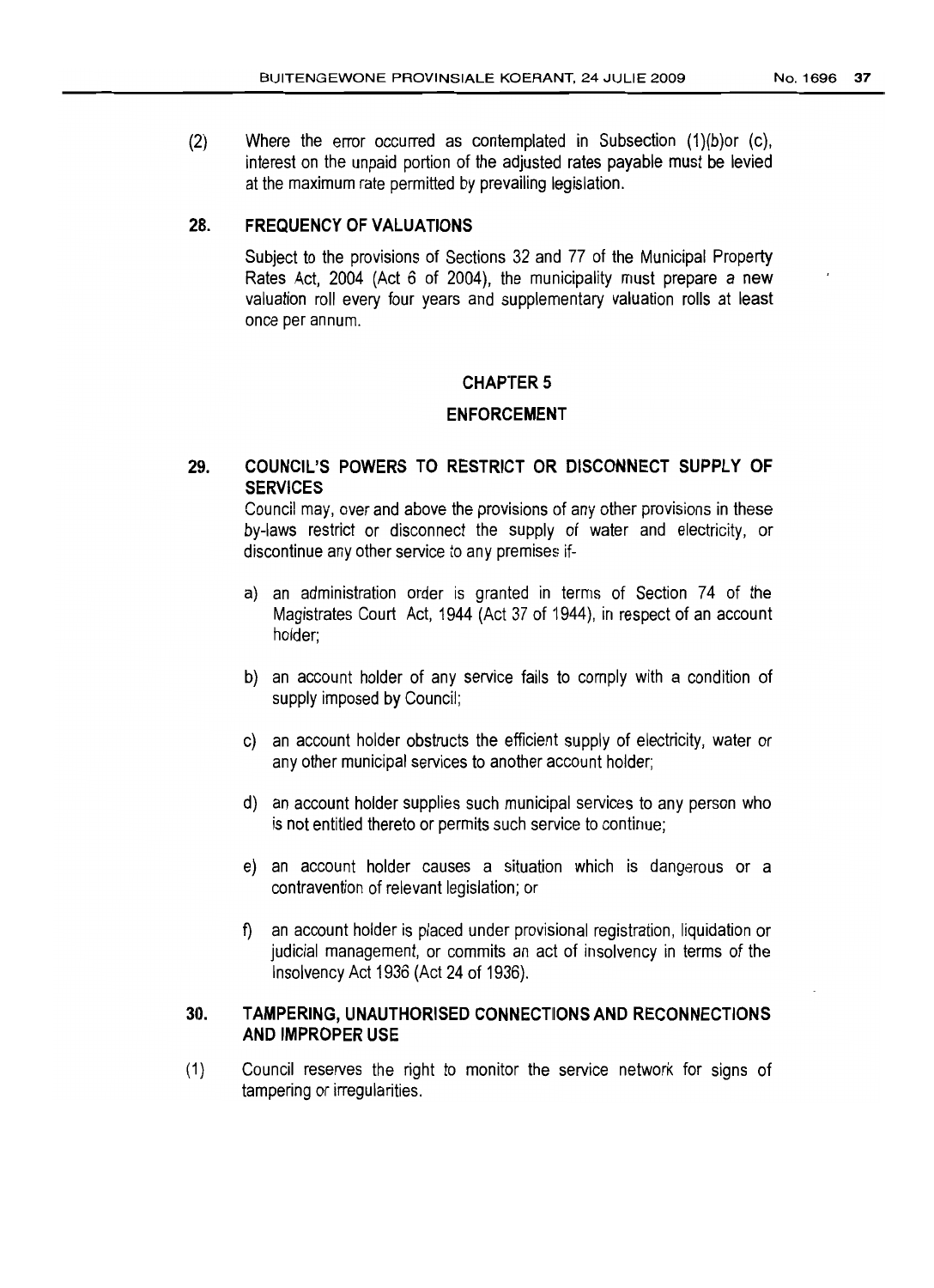- (2) No person may in any manner or for any reason whatsoever tamper or interfere with any meter or metering equipment or service connection or service protective device or supply mains or any other equipment of Council.
- (3) Where prima facie evidence exists of an account holder or any person having contravened Subsection (2), Council has the right to disconnect the supply immediately and without prior notice to the account holder and the account holder is liable for all fees and charges levied by the Municipality for such disconnection.
- (4) Where an account holder or any person contravened Subsection (2) and such contravention has resulted in the meter recording less than the true consumption, Council has the right to recover from the account holder the full cost of his or her estimated consumption.

#### 31. **CLEARANCE CERTIFICATE**

To effect the transfer of any immovable property from one registered owner to another, the Registrar of Deeds requires a clearance certificate, which certificate is obtainable for the Municipal Manager or a duly authorised officer of Council, upon payment of the prescribed fee and subject to the conditions of Section 118 of the Municipal Systems Act, 2000 (Act 32 of 2000) as amended being met.

#### 32. **TENDERS AND GRANTS·IN·AID**

- (1) Each tender submitted to Council must be accompanied by a certificate from the municipality stating that the proposed supplier is notindebted to Council for any arrear amount reflected on the municipal account.
- (2) Should a proposed supplier be so indebted, Council may disallow the tender.
- (3) Council may only consider a tender once the proposed supplier ha made satisfactory arrangements to pay the outstanding amount by means of instalments or has settled all arrear amounts in full.
- (4) The Municipal Manager or a duly authorised officer of Council must in the condition of contract provide the deduction fro moneys owed to the supplier in order to settle any outstanding amount.
- (5) Payment of any grants-in-aid approved by Council may be withheld pending payment of any outstanding municipal account, or pending an agreement between Council and the receiver of a grant-in-aid in which satisfactory arrangements have been made regarding the settlement of the outstanding municipal account.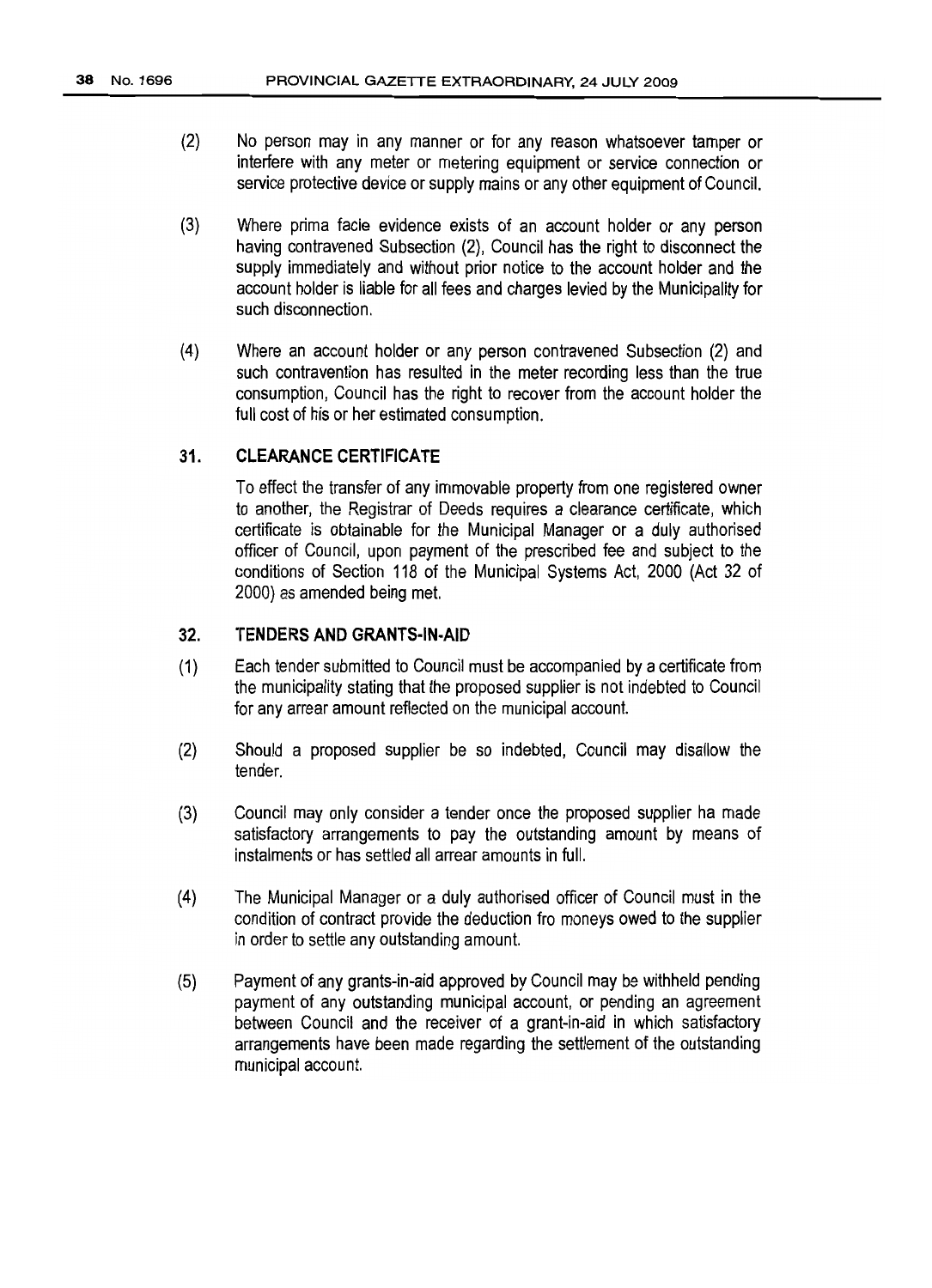## 33. **POWER OF COUNCIL TO RECOVER COSTS**

- (1) Where a bank dishonours any payment made to Council, Council may levy and recover all related costs and any administration fees against an account of the defaulting account holder and may disconnect or restrict the supplies to the premises of such account holder.
- (2) All legal costs, including attorney-and-client costs incurred inthe recovery of amounts in arrears and payable in terms of the Magistrates Court Act, 1944 (Act 32 of 1944), must be levied against the arrears account of the account holder.
- (3) For any action taken in demanding payment from an account holder or reminding an account holder by means of telephone, fax, electronic mail, letter or otherwise that payments are due, a fee will be levied against the municipal account of the account holder in terms of Council's tariffs provisions.

### 34" **PRIMA FACIE EVIDENCE**

A certificate reflecting the amount due and payable to Council, signed bythe Municipal Manager or a duly authorised officer of Council, is upon mere production thereof prima facie evidence of the indebtedness of the person mentioned in it.

#### **35 ABANDONMENT OF BAD DEBTS AND FUL.L AND FINAL SETTLEMENT OF ACCOUNT**

- (1) Before terminating the debt collection procedure ;n any individual instance, the Municipal Manager must
	- a) ensure that all debt collection mechanisms as provided forin Section 11 have been utilised where reasonable;
	- b) maintain an audit trail; and
	- c) document the reasons for terminating the debt collection procedure, including the cost of enforcement and necessary financial adjustments.
- (2) The acceptance of full and final settlement necessitates the writing off of the account in access of the settlement value and mostly assessment rates are involved, therefore the acceptance of settlement should be considered by the Executive Mayor or Council depending on the Delegation of Powers.
- (3) Where the exact amount due and payable to Council has not been paid in full, any lesser amount tendered to and accepted by any Council employee, except the Municipal Manager or the Municipal Manager's delegate, shall not be deemed to be in full and final settlement of such an amount.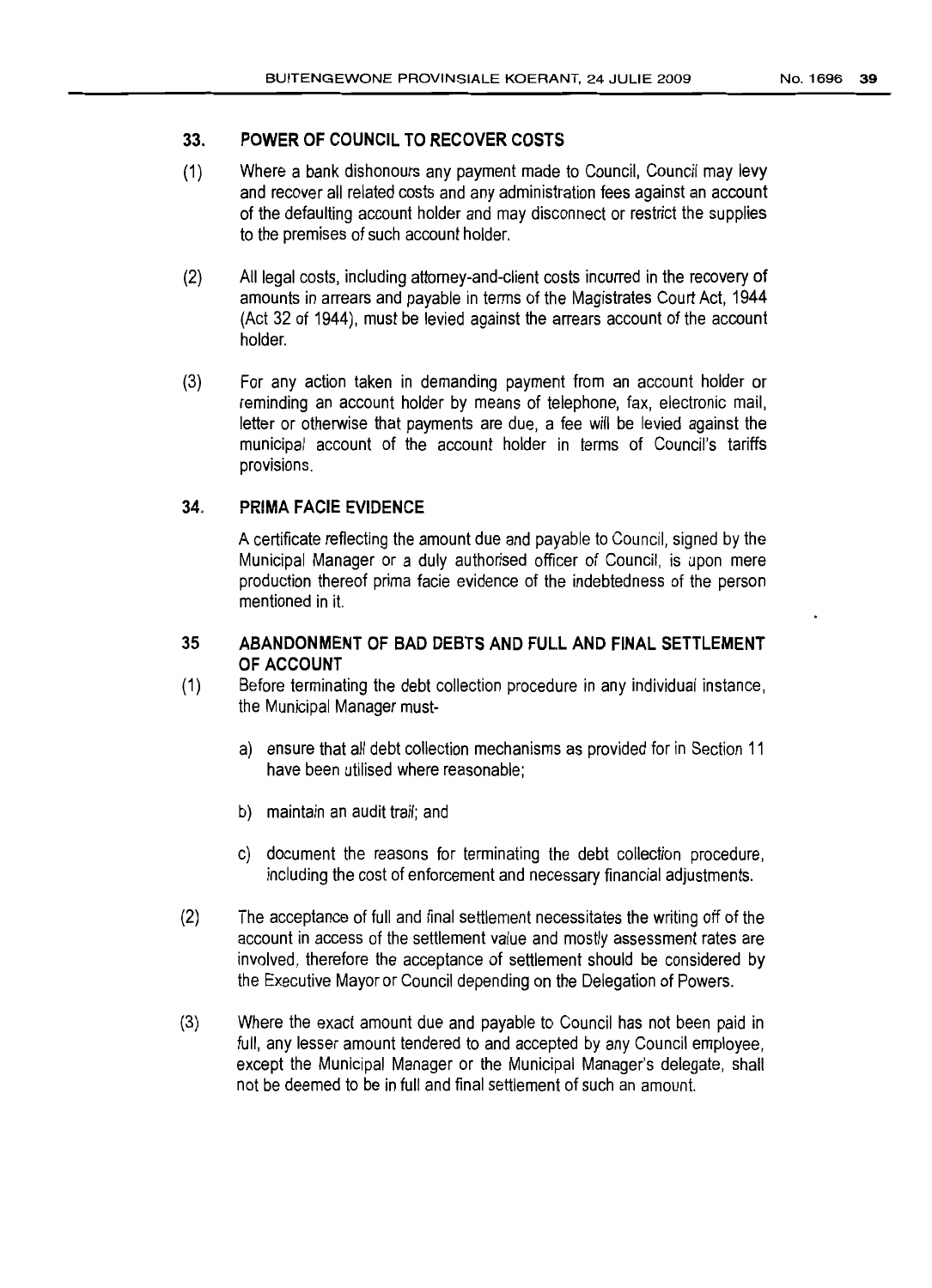#### 36. POWER OF ENTRY AND INSPECTION

- $(1)$ A duly authorises representative of Council may for any reason related to the implementation or enforcement of these-by-Iaws at all reasonable times or in emergency at any time, enter premises, request information and carry out such inspection as deemed necessary, and may for purposes of installing or repairing any meter or service connection for reticulation disconnect, stop or restrict the provision of any service.
- (2) If Council considers it necessary for work to be performed to enable an officer to perform a function referred to in Subsection (1) properly and effectively, it may
	- a) by written notice require an account holder to do, at own expense, specified work within a specified period; or
	- b) if the situation is a matter of urgency, without prior notice do such work or case it to be done at the expense of the account holder.
- (3) If the work referred to in Subsection (2) is carried out for the sole purpose of establishing whether a contravention of these by-laws has been committed and no such contravention has taken place, Council must bear the expense connected therewith together with that of restoring the premises to their former condition.

### 37. AUTHENTICATION AND SERVICE OF ORDERS, NOTICE AND OTHER **DOCUMENTS**

- (1) An order, notice or other document requiring authentication byCouncil must be signed by the Municipal Manager or by a duly authorised officer of Council such authority being conferred by resolution of Council or by a bylaw or regulation and when issued by Council in terms of these by-laws is deemed to be duly issued if it is signed by an officer authorised by Council.
- (2) Any notice or other document that is served on a person by a duly authorised officer of Council in terms of these by-laws, is regarded as having been served
	- a) when it has been delivered to that person personally;
	- b) when it has been left at that person's place of residence or business in the Republic with a person apparently over the age of 16 years;
	- c) when it has been posted by registered or certified mail to that person's last known residential or business address in the Republic and an acknowledgement of the posting thereof from the postal service is obtained;
	- d) if that person's address in the Republic is unknown, when it has been served on that person's agent or representatives in the Republic in the manner provided by paragraphs  $(a)$ ,  $(b)$  or  $(c)$ ;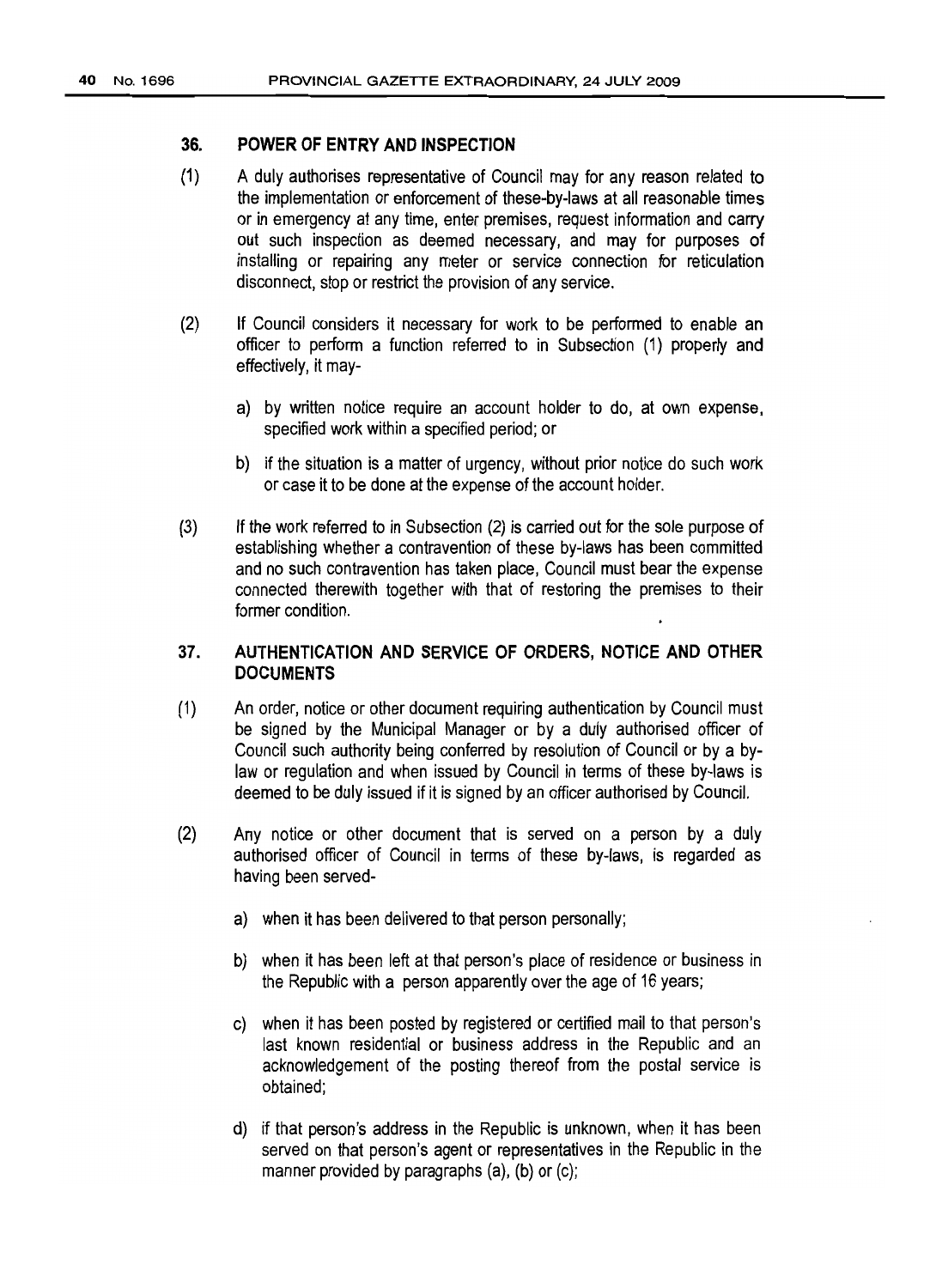- e) if that person's address and agent or representative in the Republic is unknown when it has been placed in a conspicuous place on the property or premises, if any, to which it relates;
- f) in the event of a body corporate, when it has been delivered at the registered office of the business premises of such body corporate to a person apparently over the age of 16years; or
- g) when it has been delivered, at the request of a person, to that person's electronic mail address.
- (3) When any notice or other document has to be served on the owner, an account holder or holder of any property or right in any property, it is sufficient if that person is described in the notice or other document as the owner, account holder or holder of the property or right in question, and it is not necessary to name that person.
- (4) Service of a copy is deemed to be service of the original.
- (5) Any legal process is effectively and sufficiently served on Council when it is delivered to the Municipal Manager or a person in attendance at the Municipal Manager's office.

#### CHAPTER 6'

#### MISCELLANEOUS PROVISIONS

#### 38. RIGHT OF APPEAL

- (1) A person whose rights are affected by a decision of a Municipal Officer may appeal against that decision by giving notice of the appeal and reasons to the Municipal Manager within 21 days of the date of the notification of the decision.
- (2) The Municipal Manager must promptly submit the appeal to the appropriate appeal authority mentioned in Subsection (4)..
- (3) The appeal authority must consider the appeal and confirm, vary or revoke the decision, but no such variation or revocation of a decision may detract from any rights that may have accrued as a result of the decision.
- (4) When the appeal is against a decision taken by
	- a) a staff member other than the Municipal Manager, the Municipal Manager is the appeal authority;
	- b) the Municipal Manager, the Executive Mayor is the appeal authority; or
	- c) a political structure or political officer bearer or a Councillor, a committee of councillors who were not involved in the decision and appointed by Council for this purpose is the appeal authority.